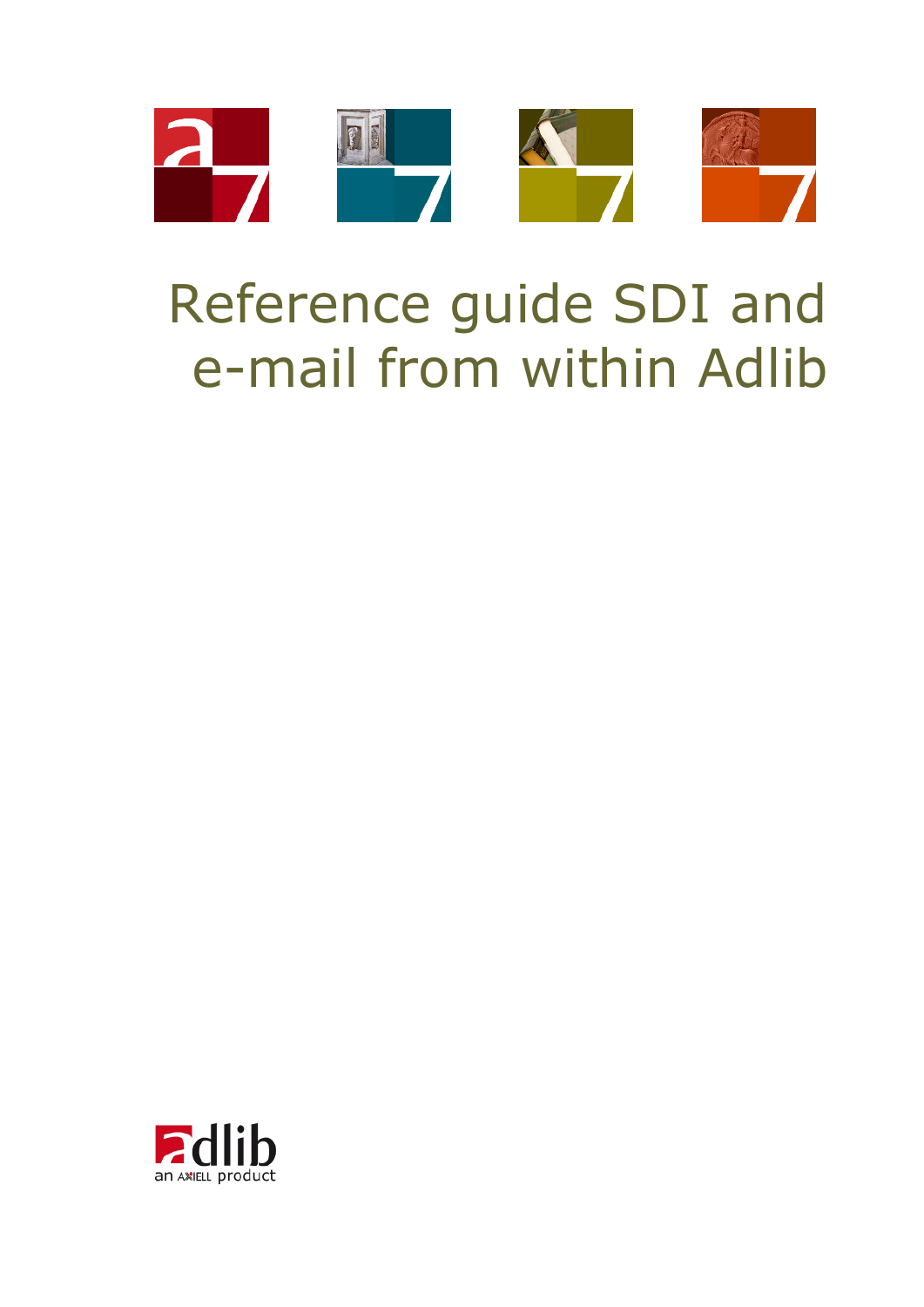# Axiell ALM Netherlands BV

Copyright © 1992-2019 Axiell ALM Netherlands BV® All rights reserved. Adlib<sup>®</sup> is a product of Axiell ALM Netherlands BV<sup>®</sup>

The information in this document is subject to change without notice and should not be construed as a commitment by Axiell ALM Netherlands BV. Axiell assumes no responsibility for any errors that may appear in this document. The software described in this document is furnished under a licence and may be used or copied only in accordance with the terms of such a licence. While making every effort to ensure the accuracy of this document, products are continually being improved.

As a result of continuous improvements, later versions of the products may vary from those described here. Under no circumstances may this document be regarded as a part of any contractual obligation to supply software, or as a definitive product description.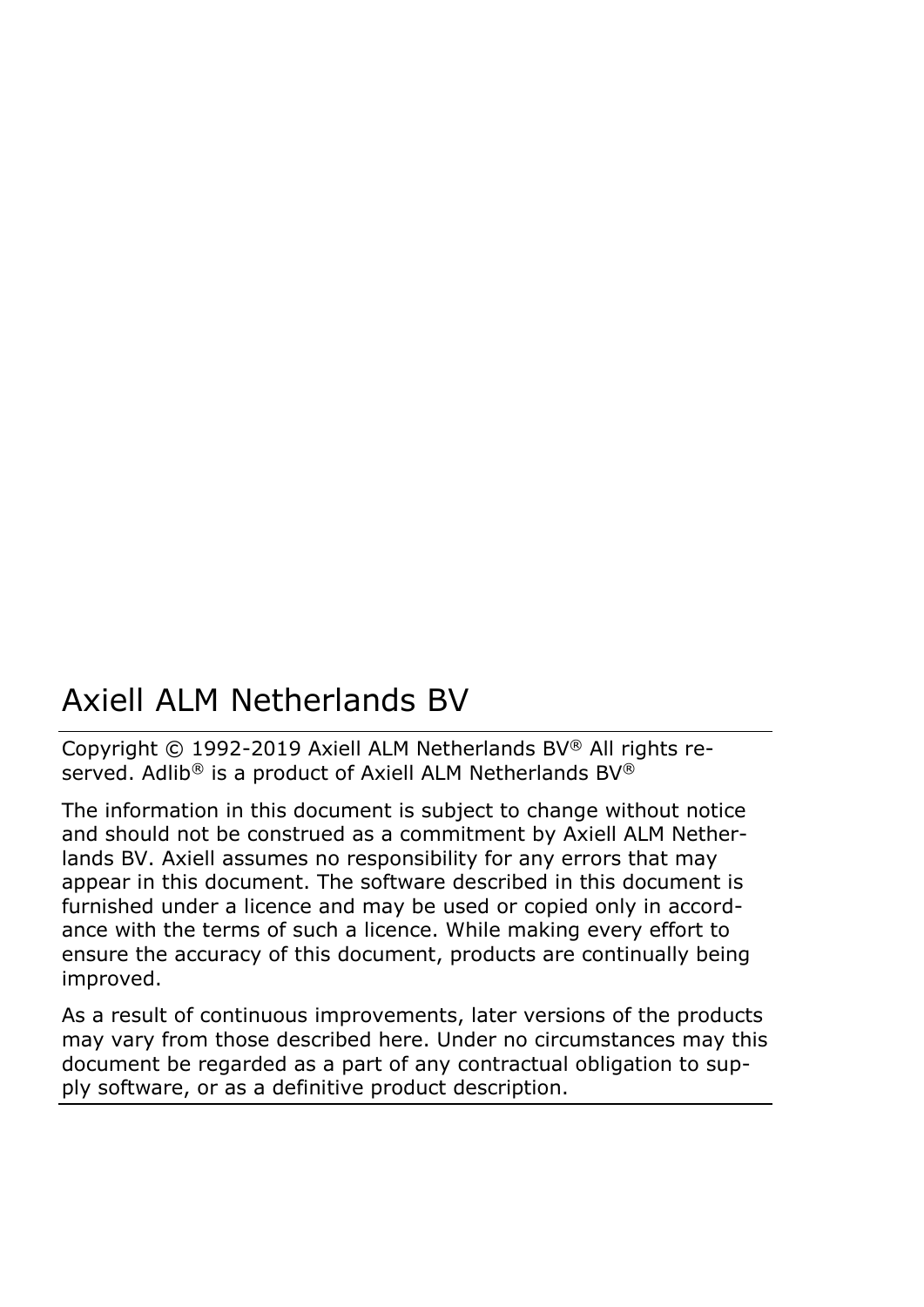# **Contents**

| 1 Sending e-mail from Adlwin                    |               |
|-------------------------------------------------|---------------|
| 1.1 Differences between MAPI and SMTP           |               |
| 1.2 Instructions for installation               | $\mathcal{P}$ |
| 1.3 Setting a global SMTP sender e-mail address | 4             |
| 2 SDI                                           | 6             |
| 2.1 Creating a search profile                   |               |
| 2.2 Programming a layout adapl                  | 9             |
| 2.3 Programming an XSLT layout stylesheet       | 12            |
| 2.4 Client-commands                             | 17            |
| 2.5 Configuration of SDI                        | 21            |
| 2.6 Requirements for sdi.exe                    | 23            |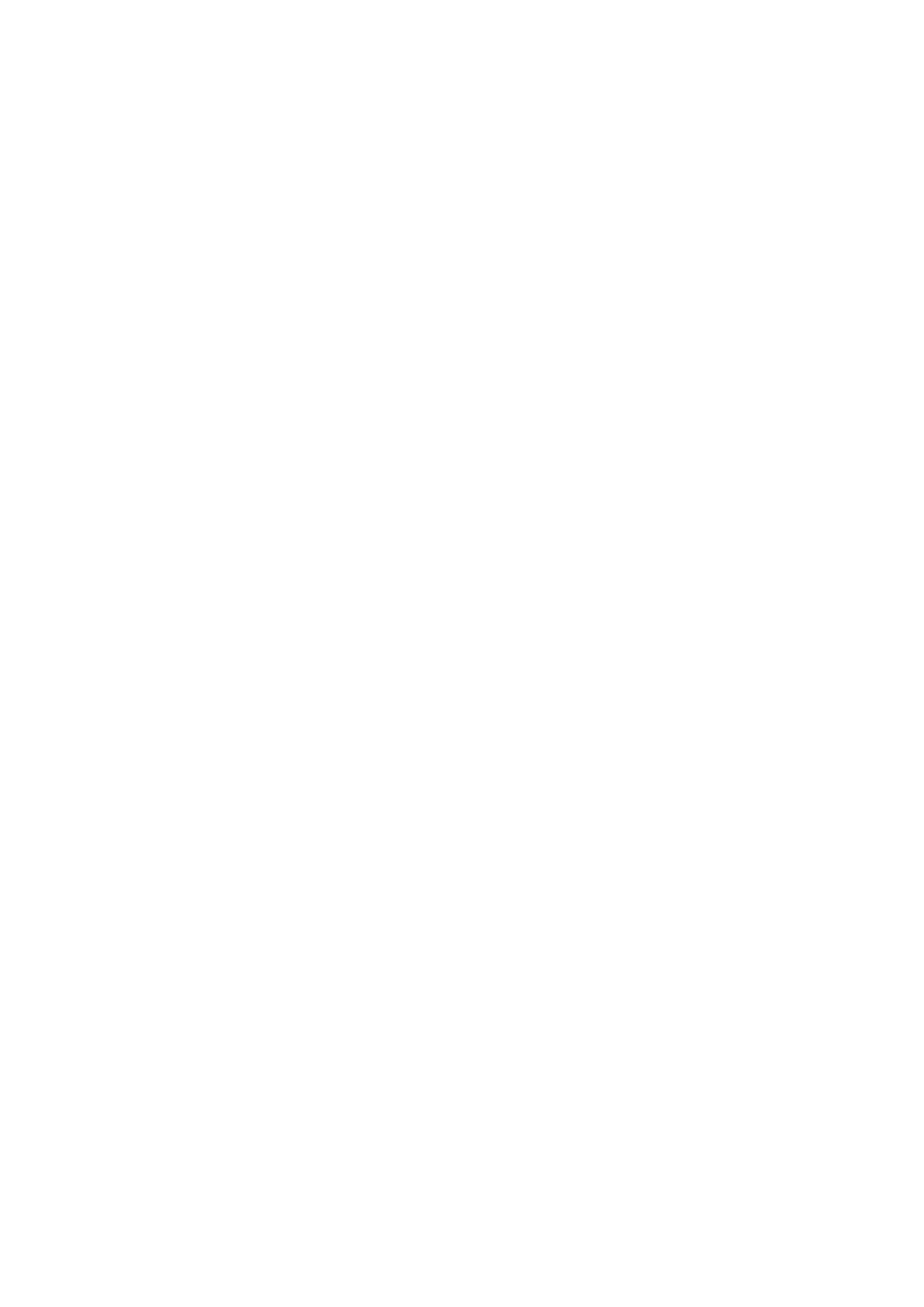# **1 Sending e-mail from Adlwin**

<span id="page-4-0"></span>From Adlib 5.0, e-mails can be sent through an e-mail server from Adlwin (used by most of your Adlib applications).

So now you can send out reminders per e-mail directly from Adlwin, without the need for the standard Windows e-mail program. For convenience, we will be using the following terms in the rest of this chapter:

- **MAPI**: the use of the standard Windows e-mail program
- <span id="page-4-1"></span>**SMTP**: the direct use of a mail server.

## **1.1 Differences between MAPI and SMTP**

If a program uses the Windows MAPI, e-mail is sent through the standard mail program of the currently logged-on user. This can be handy at times, but there are also cases in which it is only confusing or slow.

The most important problems with this are the following (with Microsoft Outlook as an example of MAPI, but this goes for any e-mail program):

- Microsoft Outlook does not allow you to use a different sender than the one currently logged on.
- Outlook will issue a standard warning that a program is trying to send e-mail through Outlook (a safety measure).

The first point is especially bothersome when a library for instance wants to send out reminders to borrowers from the registration office's general e-mail address instead of the employee's own e-mail address.

The second can cause problems when you are sending out 100 e-mails at the same time.

If a program such as adlwin.exe accesses a mail server directly through SMTP (Simple Mail Transport Protocol), these problems will not occur. This is because the program composes and sends the emails itself, without intervention from other programs. All users will then send e-mails from within Adlib via the same e-mail server. However, a disadvantage of SMTP is that an e-mail can only have one attachment; if an adapl tries to send an e-mail with multiple attachments anyway, an error 332 will be generated.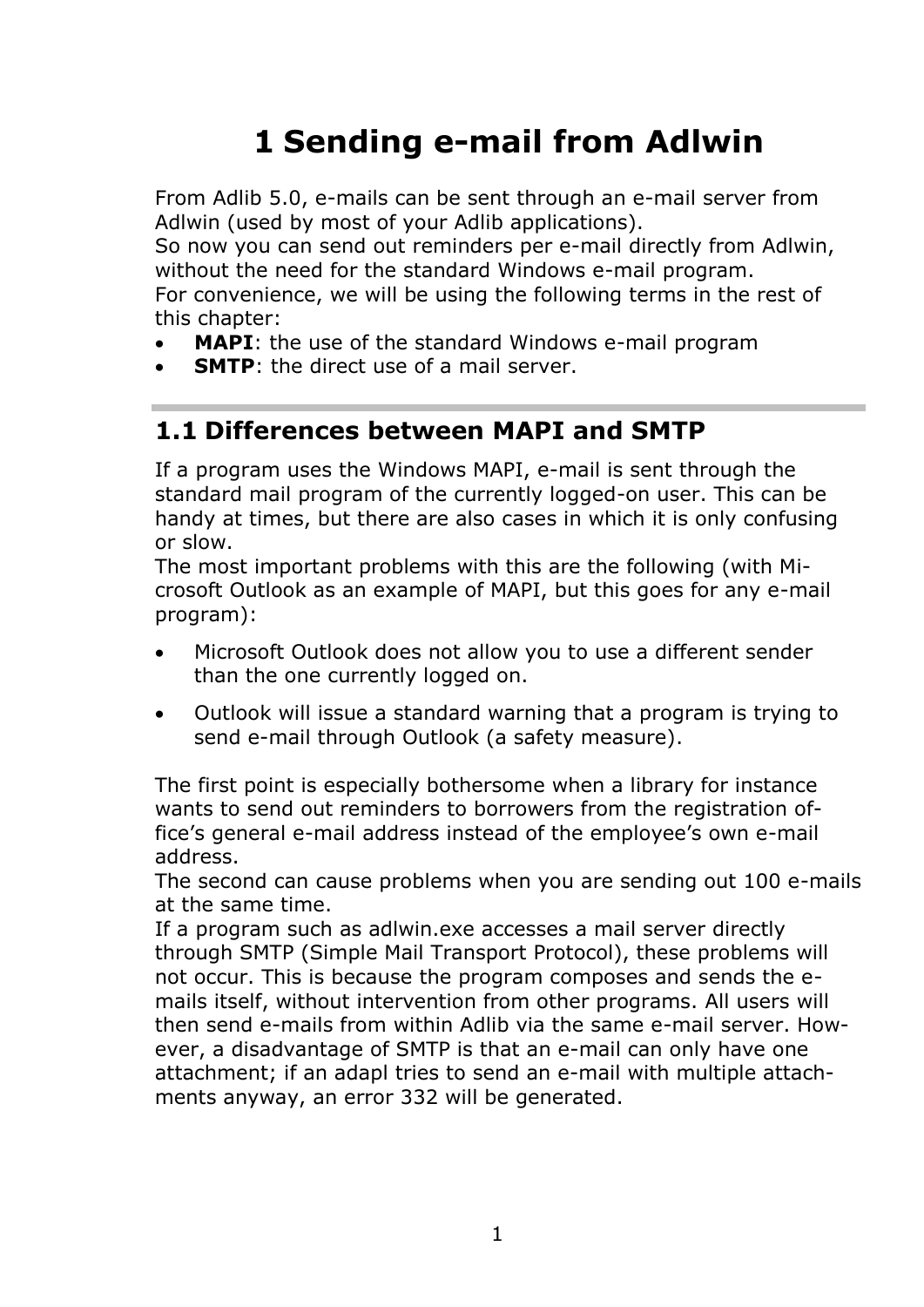## <span id="page-5-0"></span>**1.2 Instructions for installation**

To let Adlwin know that it should send out e-mails directly through SMTP instead of through MAPI, two conditions must be met:

- The file EVALSMTP.DLL must be present in the directory that also contains the Adlib executables.
- The variable ADLIB SMARTHOST must be set to the name of the mail server Adlwin should use for sending the e-mails through SMTP.

This environment variable can be set in two ways:

- 1. by entering the line, setvar ('ADLIB SMARTHOST', 'name-ofmy-smtp-server') in the ADAPL file from which e-mails are sent, preferably at the start of the file (or at least before an email is sent). You can only send out e-mails from within the adapl with this code!
- 2. by assigning a value to the variable in your Windows system environment by opening *Control panel* > *System* via the *Start*  button and subsequently opening the *Advanced* tab in the *System settings* window via the *Advanced system settings* option, where you click the *Environmental variables* button. Here you can create a new variable called ADLIB SMARTHOST. You can use the address (or name) of the mail server (SMTP server) as its value. Whether the environmental value should be created as a *User variable* or a *System variable*, depends on whether you want all Adlib users to be able to send e-mails (system variable) or specific users only (make a user variable for each of them).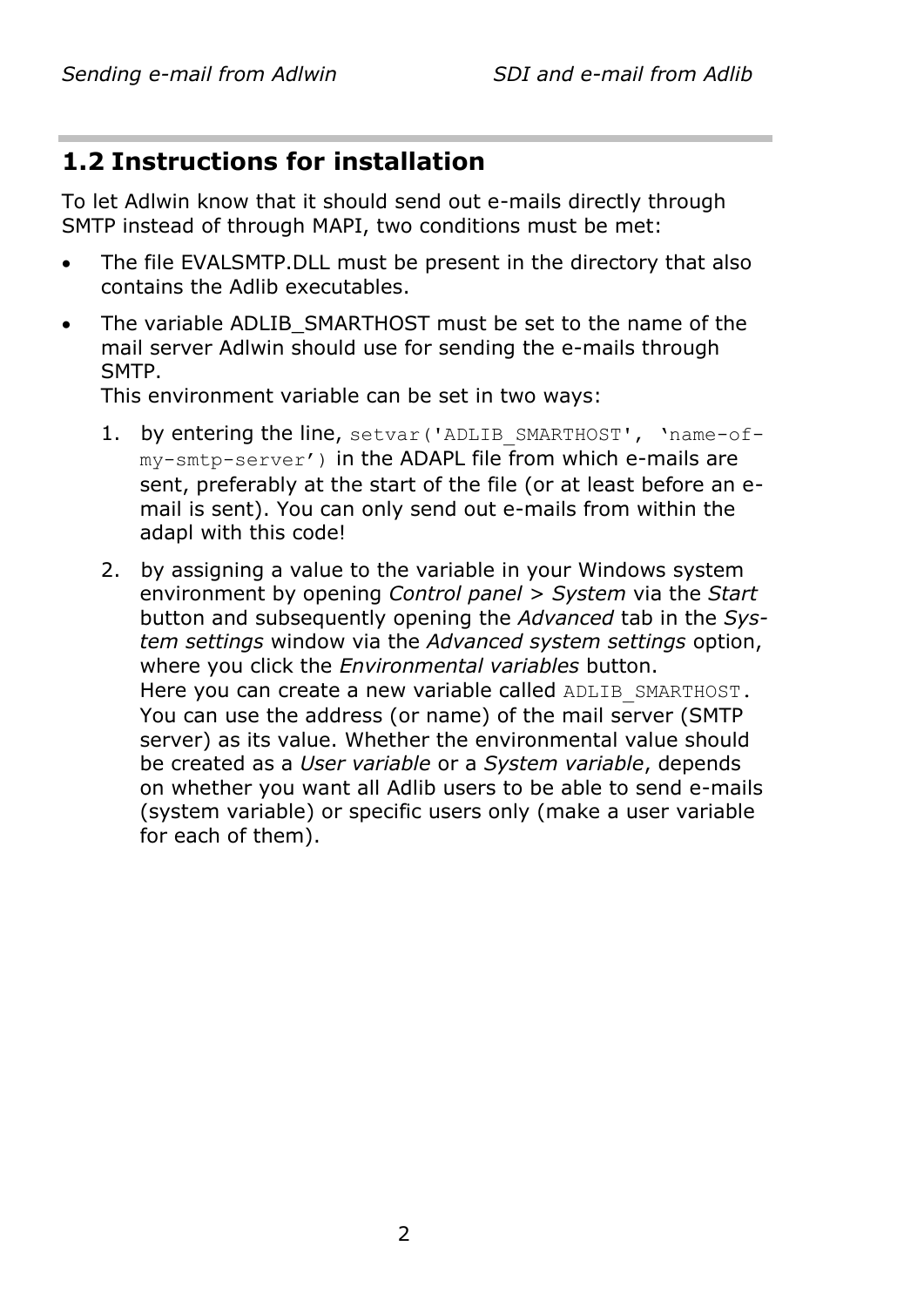| Tools<br>Edit<br><b>View</b><br>Help<br>File |                                                                                                               |
|----------------------------------------------|---------------------------------------------------------------------------------------------------------------|
| <b>Control Panel Home</b>                    | ⋒<br>View basic inform<br><b>System Properties</b><br>$\Sigma$                                                |
| <b>Device Manager</b>                        | <b>Windows edition</b><br>Advanced<br>Computer Name<br>Hardware<br>System Protection<br>Remote                |
| <b>Remote settings</b>                       | <b>Windows 7 Enterpri</b>                                                                                     |
| System protection                            | You must be logged on as an Administrator to make most of these changes.<br>Copyright © 2009 N<br>Performance |
| Advanced system settings                     | Service Pack 1<br>Visual effects, processor scheduling, memory usage, and virtual memory                      |
|                                              | <b>Environment Variables</b><br>$\mathbf{x}$                                                                  |
|                                              | Settings                                                                                                      |
|                                              | User variables for erik                                                                                       |
|                                              | Variable<br>Value                                                                                             |
|                                              | <b>TEMP</b><br>%USERPROFILE%\AppData\Local\Temp                                                               |
|                                              | Settings<br>%USERPROFILE%\AppData\Local\Temp<br><b>TMP</b>                                                    |
|                                              |                                                                                                               |
|                                              | bing information<br>Delete<br>Edit<br>New                                                                     |
|                                              |                                                                                                               |
|                                              | Settings<br><b>System variables</b>                                                                           |
|                                              | Variable<br>Value<br>۸<br>Environment Variables                                                               |
|                                              | т<br>C:\Windows\system32\cmd.exe<br>ComSpec                                                                   |
|                                              | FP NO HOST C NO                                                                                               |
| See also                                     | NUMBER OF P<br>4<br>Cancel<br>Apply<br>Windows NT<br>٠<br>OS                                                  |
| <b>Action Center</b>                         | <b>Delete</b>                                                                                                 |
| <b>Windows Update</b>                        | Edit<br>New                                                                                                   |
| Performance Information and                  |                                                                                                               |

#### ■ Consequences of choosing an installation

The choice you make when setting the environmental variable ADLIB\_SMARTHOST, has consequences for the consistency and operation of your system. If you set the environment variable once in your Windows system, it applies to all users of that computer, but if the environment variable is set in an adapl then it only applies during the execution of that adapl and not outside of it.

If you choose to set the variable in your Windows system, you have to do this on every workstation from which e-mails can be sent (from Adlwin), in order to prevent differences when sending out e.g. reminders.

If the environmental value has not been set, or if the EVALSMTP.dll file (or one of the four Microsoft DLLs) is missing, then e-mails will still be sent through MAPI (unless the e-mail is sent from within an adapl and the environment variable has been set in the adapl).

#### ■ An example

To clarify matters, the following is a small piece of ADAPL code:

```
setvar('ADLIB SMARTHOST', 'saturnus.nl.adlibsoft.com')
gosub 300 /* send e-mails
…
300
```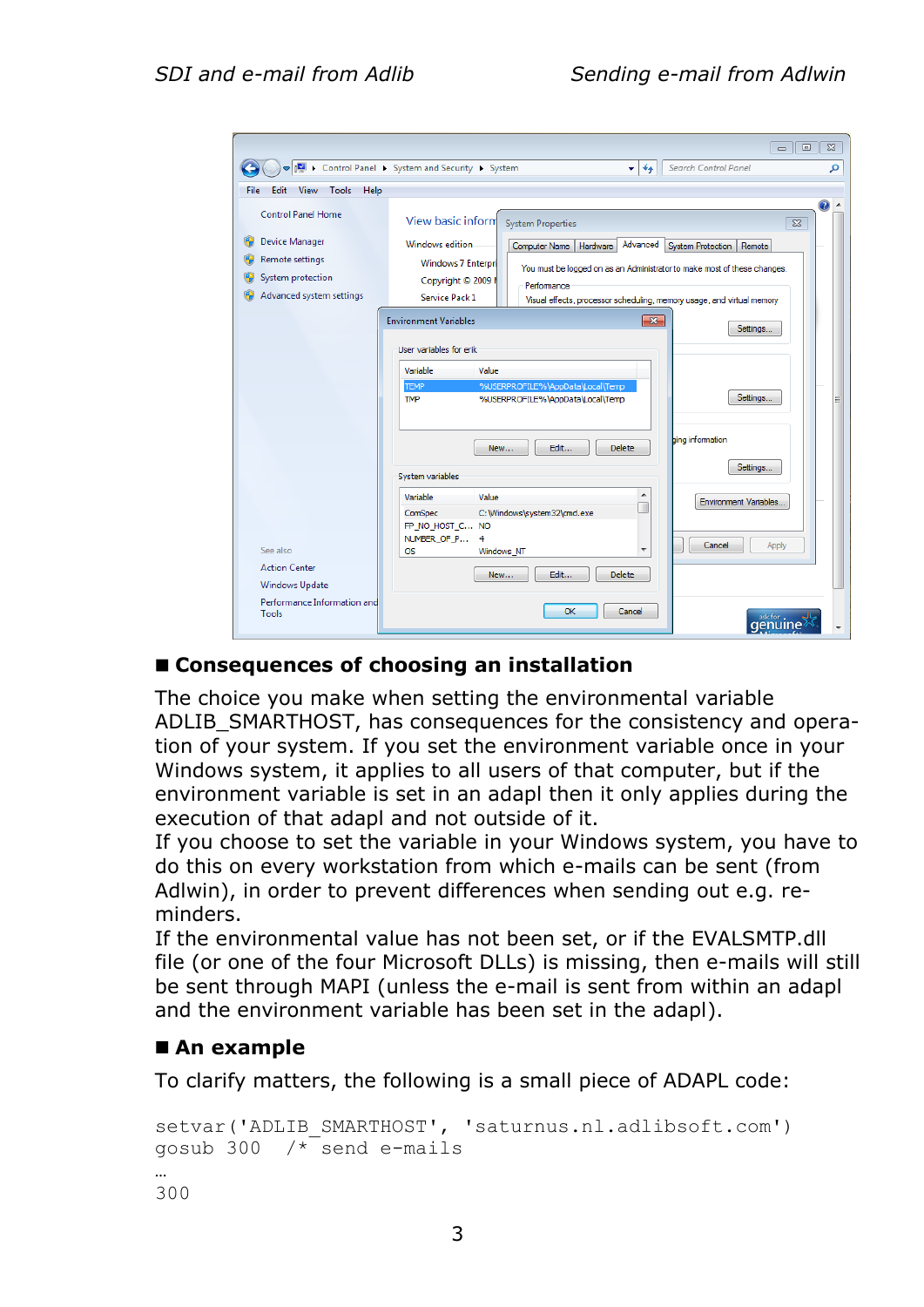```
/* sendmail(sender e-mail address, mail-to-address, 
      cc-address, e-mail subject, text, attachments)
sendmail('info@library.uk', 'borrower_johnsen@home.uk', '', 
'Reminder', contents, '')
return
```
In this example, the text of the e-mail is contained in the variable contents.

## <span id="page-7-0"></span>**1.3 Setting a global SMTP sender e-mail address**

When you send e-mail from within Adlib, either MAPI or SMTP will be used. Usually the (ADAPL) output format determines how and when email is going to be sent and the sender e-mail address and the SMTP server name to be used are taken from *adlib#.txt* files. If you would like the sender e-mail address to be a general address of your organisation, then begin by setting it in those files (in lines 192 and 278 actually).

However, there are circumstances in which ad hoc e-mail must be sent from within Adlib, through SMTP. After stepping through the *Print wizard* for example, the Windows *Print* window usually opens, allowing you to decide to send output originally meant to be printed via e-mail after all, and select some addressees at the spot. If Adlib cannot use MAPI at that point, as can be the case on hosting servers for instance, then so-called environment variables of the operating system must have been set to instruct Adlib at least which SMTP server to use. This can done with the ADLIB\_SMARTHOST variable containing the address or name of the SMTP mail server to use. In this case the login name of the current user will be used as the sender in the e-mails. However, because a name is not a valid sender or reply e-mail address, mail servers will ofter block such e-mail. Therefore a second environment variable is available: ADLIB\_FROMADDRESS in which an e-mail address must be stored as the value. This e-mail address wil then be used as the general sender e-mail address when ad hoc e-mail is being sent via SMTP.

This enviroment variable can be set, just like ADLIB\_SMARTHOST, as follows:

1. Via the Windows *Start* menu, open your *Control panel*, choose *System and security* > *System* and click *Advanced system settings* in the vertical bar on the left. Then click the *Environment variables* button in the *Advanced*

screen tab of the *System properties* window to open the *Environment variables* window.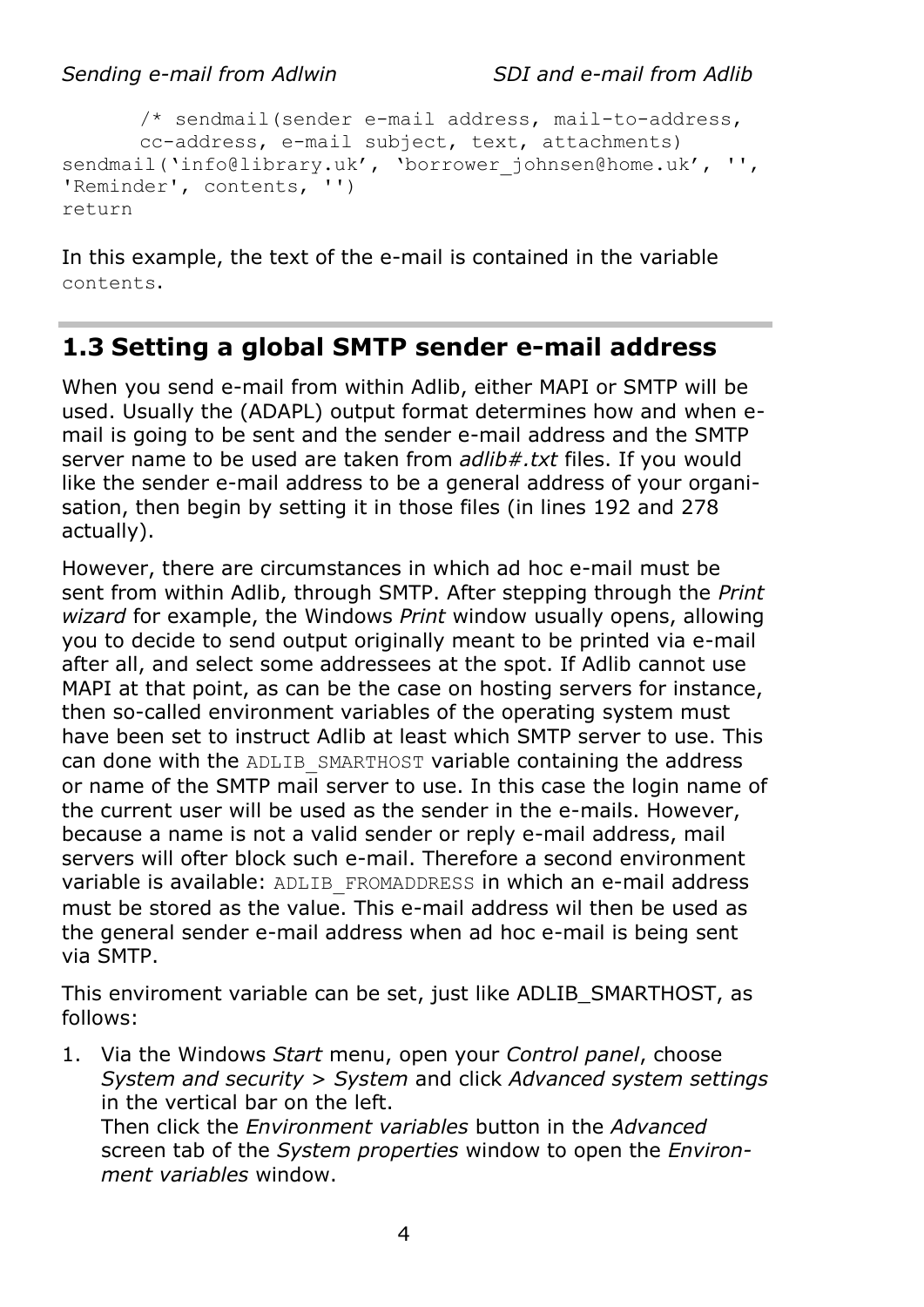- 2. In the upper half of the *Environment variables* window you can set user variables for yourself – these are only valid if you are logged on – and/or system variables which apply to everyone using this system. If the computer (client) is part of a local network, then both settings apply to this computer only. If you make these settings on a hosting or network server, then they apply to users logged in on that server.
- 3. Click the *New* button under *User variables* or *System variables*, for *Variable name* fill in ADLIB\_FROMADDRESS and for *Variable value* fill in the full sender e-mail address. Close all windows by clicking *OK*.

| New System Variable |                          |  |
|---------------------|--------------------------|--|
| Variable name:      | <b>ADLIB FROMADDRESS</b> |  |
| Variable value:     | info@adlibsoft.com       |  |
|                     | Cancel<br>ОК             |  |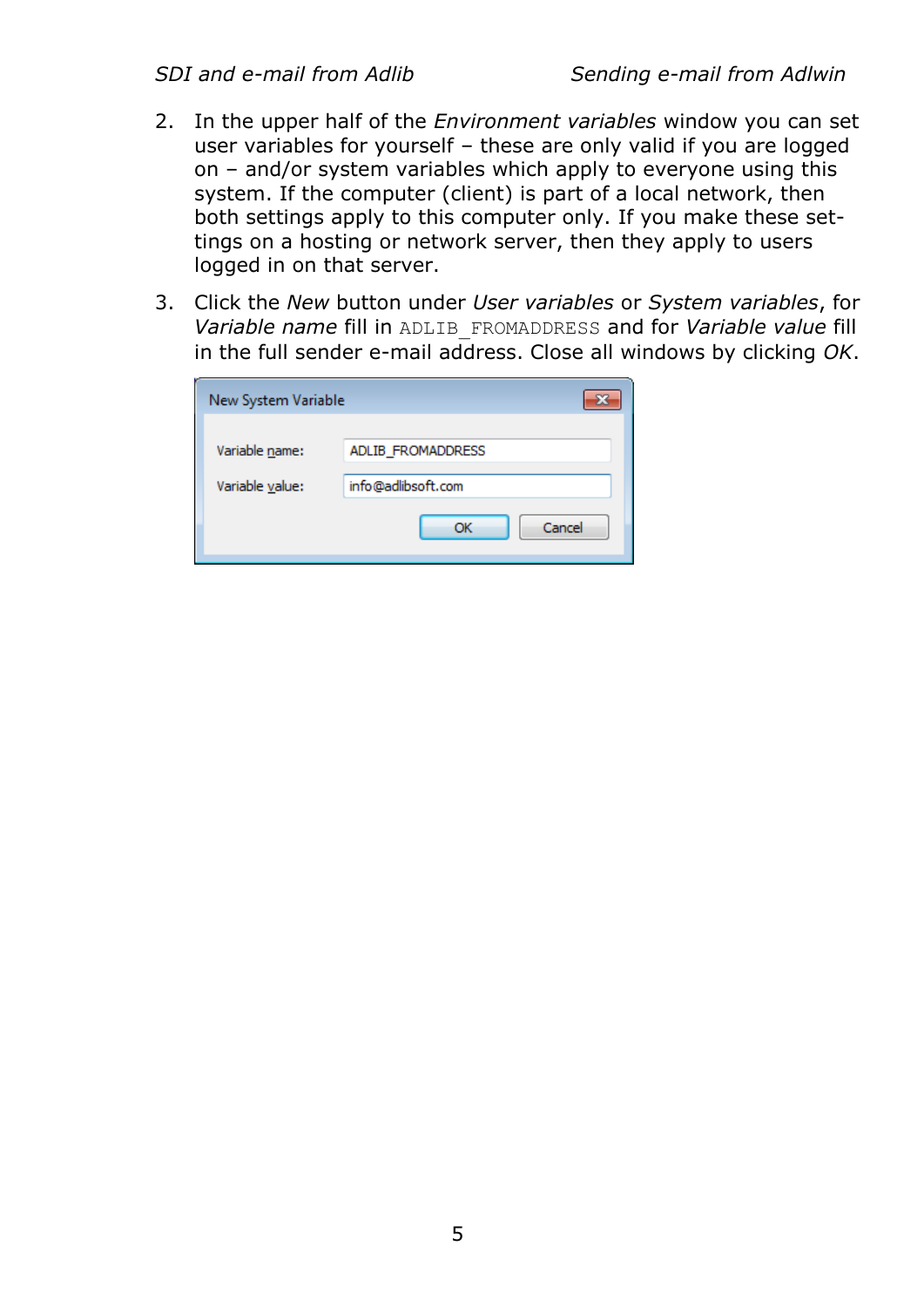# <span id="page-9-0"></span>**2 SDI**

SDI stands for Selective Dissemination of Information. This means that you can keep your customers (for instance library visitors or literature researchers) abreast with information that is relevant to them. In practice, it means that you can save interest profiles. Based on these profiles, the Adlib system is automatically searched for information, which is then presented nicely. You could use this to send your customers regular e-mails about new additions that are relevant to them.

The way we have implemented this functionality makes sure that it can also be used for other things. For example, it is possible to automatically generate reminders in the loans module, without having to press any buttons, and to send them out as e-mails. You can also automatically send out the most recent list of additions, or just an overview of additions pertaining to a particular subject, as can be indicated per customer. SDI is also very suitable for automatically reminding customers of reservations that are ready to be picked up, or about the expiry of a loans contract.

The SDI functionality has been constructed as follows: in your Adlib application (running on *adlwin.exe*) or an Adlib Internet Server web application (running on *wwwopac.ashx/.exe*), a user creates an interest profile (really just a pointer file based on a search statement, with extra properties specific to SDI). An existing interest profile can also be edited via the same applications.

Further, an SDI server needs to be created, based on *sdi.exe* (or *wwwopac.exe* which offers the same functionality). Whenever that program is being run it will execute the search statement stored in the interest profile again if the frequency settings allow it to, it will update the pointer file and will print or e-mail the search result: the Adlib application and the Internet Server themselves are not involved in that process.

Although you can run *sdi.exe* manually from the server via a batch file or (DOS) command line, it is much more convenient to use the Windows Task Scheduler on that server to regularly run the program via a batch file automatically so you won't have to bother anymore. (*Sdi.exe* does not run continuously in the background: after it has processed the relevant interest profiles, it closes automatically.)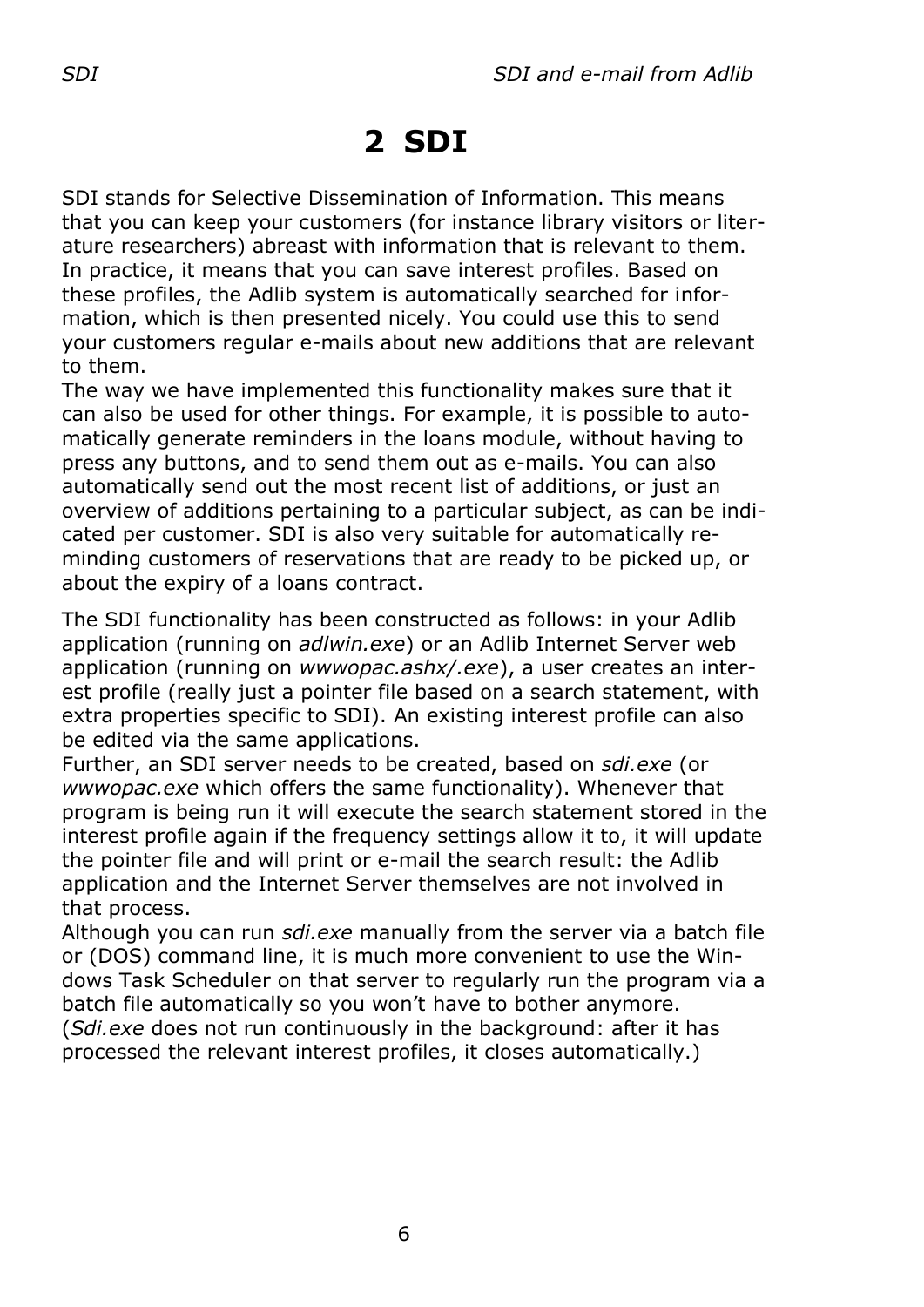## <span id="page-10-0"></span>**2.1 Creating a search profile**

In Adlib, an interest profile consists of two parts:

- the search query, stored in a pointer file with SDI settings amongst which the destination of the output (e.g. e-mail);
- layout instructions.

If you put together a profile yourself, use your Adlib application for this. As pointer files often already contain search queries, SDI has been integrated with pointer files.

- 1. Use the *Advanced search* to enter an explicit search statement, as you would usually do.
- 2. Turn the search query into a pointer file with the *Write set* button. Assign a title to indicate what the search query is about.
- 3. Open the *Pointer files* window with the button in the Expert Search System or with the button in the *Start* menu (when a data source has been selected already).
- 4. Right-click the pointer file of which you want to create, edit or view an SDI profile, and choose the *Scheduled searches* option in the pop-up menu which appears. On the *SDI General, SDI Destinations* and *SDI Schedule* tabs in the *Scheduled searches* window you can set or view the SDI profile for the current pointer file.
- 5. Specify the profile via de available properties (see below) and click *OK*. *Sdi.exe* on your server (executed automatically by Windows Task Scheduler) will now regularly and automatically process this profile. You do not need to start an Adlib application first.

An SDI profile has the following properties:

- 1. **Language**. Select the language in which the search statement for the pointer file has been put together. For example: if you used English field names in the search statement, then you should set the language here to English as well, otherwise Adlib cannot find the fields later on.
- 2. **Format**. Enter the path to an adapl (without the .bin extension) or stylesheet (.xslt) to provide the layout for the output. The path must be relative to the folder which holds sdi.exe. For example: if sdi.exe is located in the Adlib *\executables* subfolder and a stylesheet is located in the Adlib *\museum* subfolder, then the path would be something comparable to *..\museum\mystylesheet.xslt*. If the adapl or stylesheet is located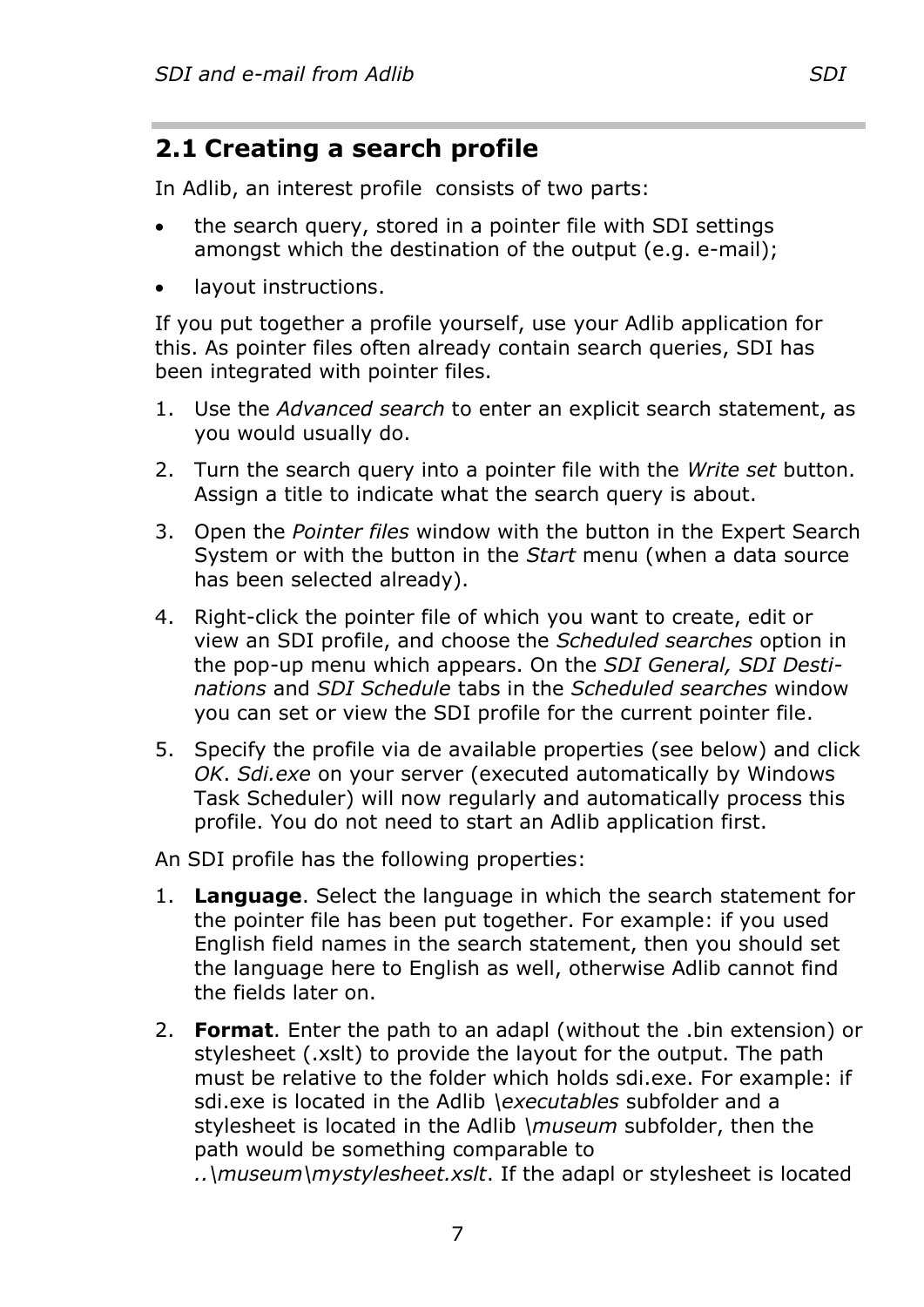in the same folder as sdi.exe, then you only need to provide the file name, without path. The *Format* option is mandatory.

- 3. **Pruning**. The search result can be filtered before it is sent out. Choose *New records* to only show records that have not been reported earlier, or report only new or modified records by selecting *New or changed records*. The option *DM/DI changed* does almost the same, but is application-dependant. You can also report the full search result by selecting *No pruning*. The *Undefined* option has no meaning, you have to choose one of the options below it.
- 4. **Limit**. Specify the maximum number of records the search result may contain. 0 means that there is no limit.
- 5. **Subject**. This field can be used to add a subject line to an e-mail.
- 6. **Comments**. Note possible comments about this SDI profile.
- 7. **Mode**. The search result can be sent to two different output systems. Select *Email* or *Printer*. Both when you print or e-mail, all records will be placed underneath each other. The adapl can make use of the normal reserved tags to print headers, footers and record separators.
- 8. **Printer destination**. Fill in nothing to use the default printer. If you want to use another, then provide the full path to it here.
- 9. **E-mail format.** Choose *HTML* if you've transformed the search result to an HTML page (by means of an XSLT stylesheet for example). The e-mail will then show the browser display of that page instead of the HTML code itself. In all other cases, choose *Plain text*.
- 10. **Email addresses**. Provide all e-mail addresses to which the result of the current search query has to be sent regularly. Type an email address in the left entry field en move it to the list on the right by clicking the > button. Repeat this for all e-mail addresses. You can remove an address from the list by selecting it and clicking the  $\lt$  button.
- 11. **Frequency and Schedule**. Times and dates when the user wants his or her search profile to be executed. First choose a frequency, then fill in more specific data on the right in the entry fields of Schedule that become active (which ones become active depends on the set frequency). This way you can set the *Hour* for *Daily*, and also the day for *Weekly* and *Monthly*, and for *Yearly*: *Hour*, *Day* and *Month*.

Remember, however, that the frequency can be limited by the Windows Task Scheduler settings for the SDI program on the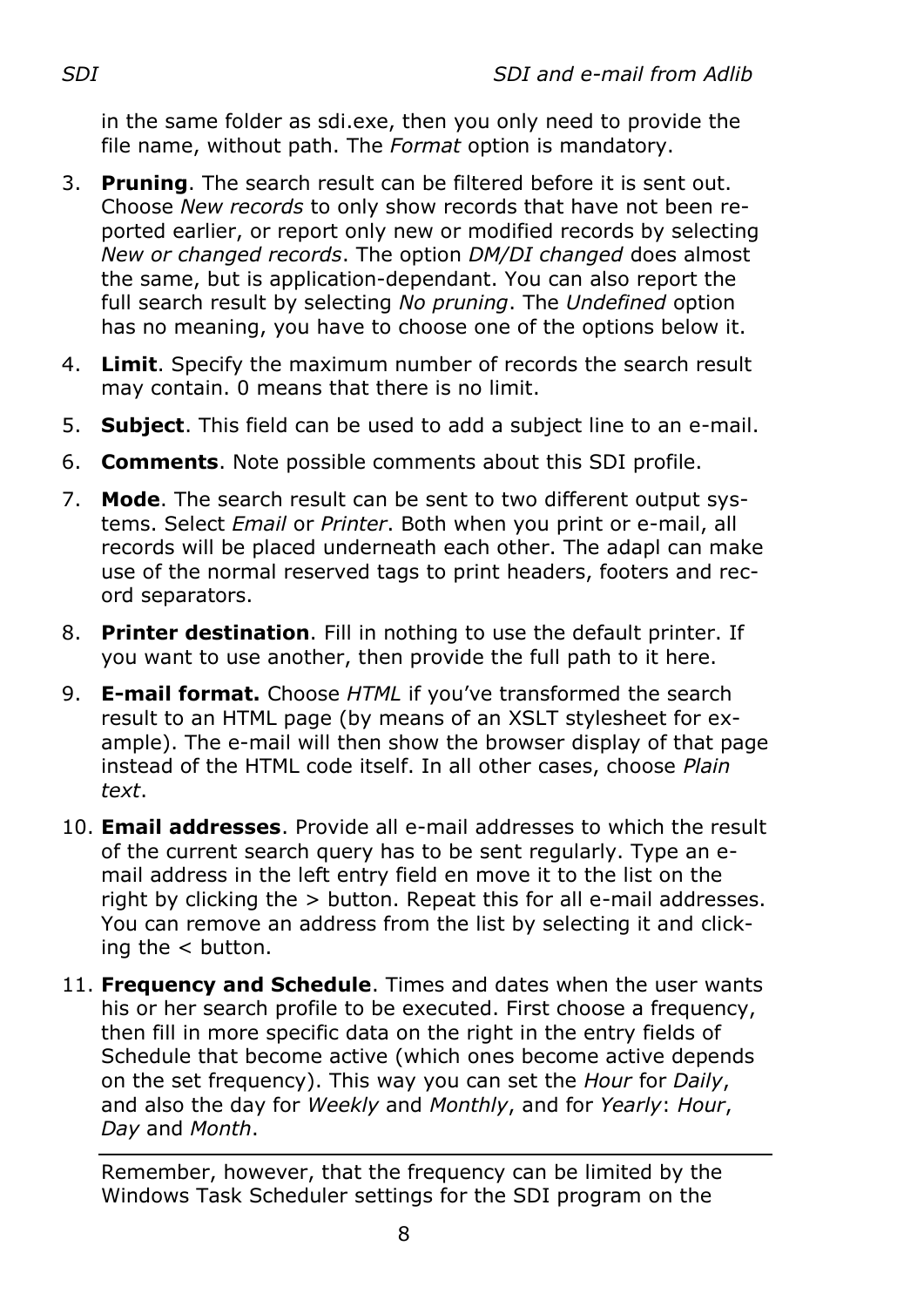server. If the network administator has set the program to update only once a day, you will not be able to receive a new update more often than that. When the SDI server is actually running, it checks whether the SDI profiel must be processed by determining if the frequency setting in that profile and the date of the last update stored in there as well means that it should have been done already: so the frequency settings do not need to match the Task Scheduler settings (perfectly).

- 12. **Expiry date**. Select a date after which you no longer want to execute the search profile.
- 13. **Suspended**. As long as this option is marked, the profile will not be executed.
- 14. **Last run**. The date on which a search profile was executed last. You cannot add or modify this date yourself.

## <span id="page-12-0"></span>**2.2 Programming a layout adapl**

An SDI adapl is only programmed and used to lay out an SDI search result. You can program the adapl like you would program a print adapl for plain text, using PRINT and OUTPUT statements and such. You can use existing Adlib output formats (for plain text) from the model application or use them as examples. The SDI program itself sends out the e-mails or makes the printouts. This adapl is called for every record in the resulting set. (Save the compiled adapl in the directory that contains the SDI server.)

Some familiar reserved ADAPL variables suitable for executing an SDI search profile are:

| Tag               | Type | Use for                                                         |
|-------------------|------|-----------------------------------------------------------------|
| &I and &B[13]     |      | numeric Serial number of record in the list                     |
| 86[13]            | text | l Database data                                                 |
| $\overline{8P}$   |      | numeric   Number of the active language                         |
| 81                |      | numeric   Contains the value 25 (new execution<br>code for SDI) |
| &L, &T and others |      |                                                                 |

The following (optional) extra reserved variables are available for SDI:

| Tag   | Type | <b>Contains</b>               |  |  |
|-------|------|-------------------------------|--|--|
| &Q[1] | text | subject, for e-mail           |  |  |
| &Q[2] | text | comments                      |  |  |
| &Q[3] | text | Suspended                     |  |  |
| &O[4] | text | Owner (maker of this profile) |  |  |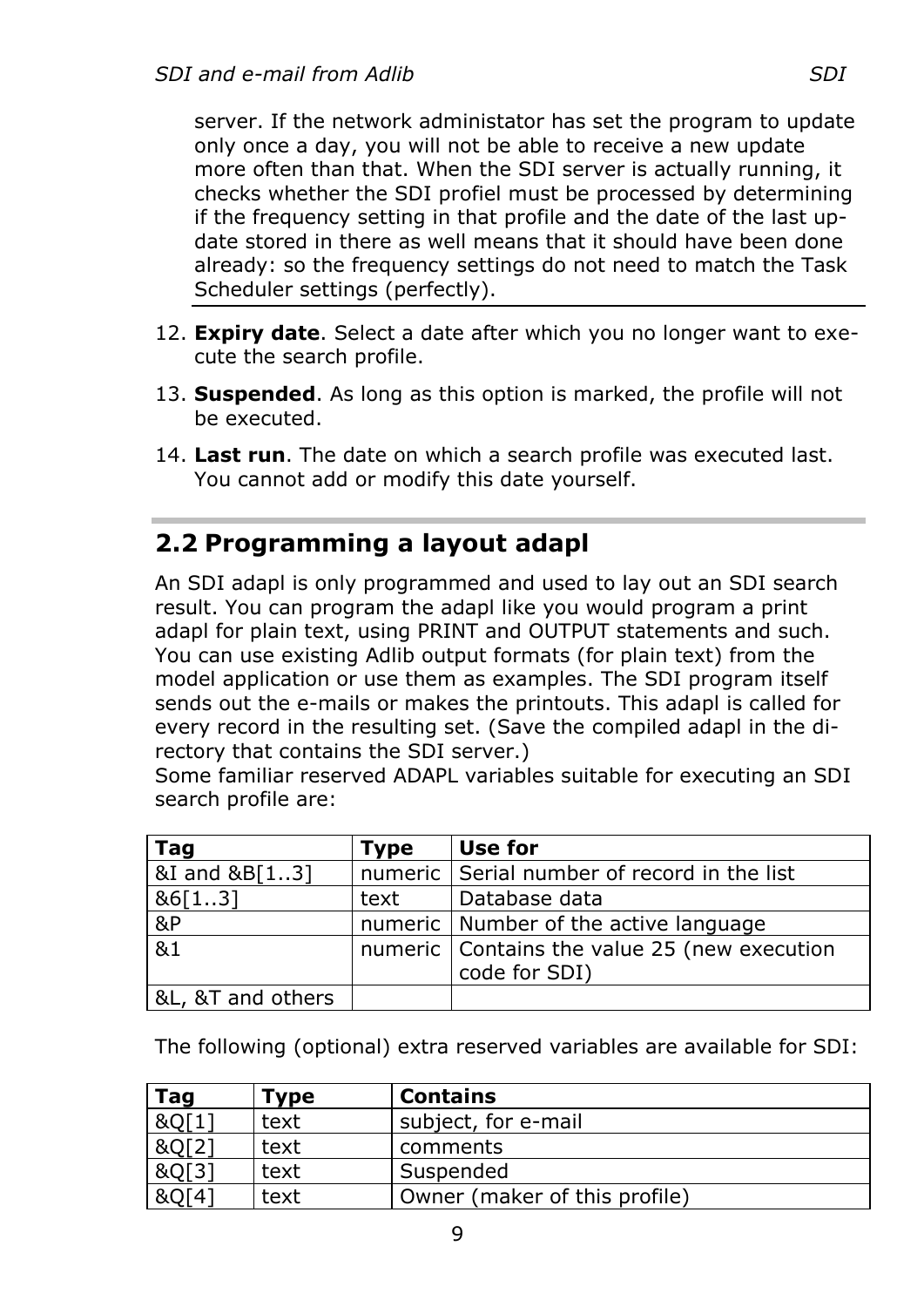| &Q[5] | text    | Search query                                                                                                                                                                                                                                                                                             |  |
|-------|---------|----------------------------------------------------------------------------------------------------------------------------------------------------------------------------------------------------------------------------------------------------------------------------------------------------------|--|
| &Q[6] | text    | Sort command                                                                                                                                                                                                                                                                                             |  |
| &Q[7] | text    | Frequency, as meant for SDI (see next para-<br>graph)                                                                                                                                                                                                                                                    |  |
| &R[1] | numeric | Pruning. Values: 1 (do not show previously<br>reported records), 2 (show records in which<br>the date of entry DI or the date of modifica-<br>tion DM has been changed), 3 (no re-<br>striction), or 4 (only show new or modified<br>records). DM and DI are registered depending<br>on the application. |  |
| &R[2] | numeric | Delivery mode. Values 1 (e-mail) or 2 (print-<br>er)                                                                                                                                                                                                                                                     |  |
| &U[1] | text    | Creation date of this search profile                                                                                                                                                                                                                                                                     |  |
| &U[2] | text    | Creation time of this search profile                                                                                                                                                                                                                                                                     |  |
| &U[3] | text    | Previous execution date of this search profile                                                                                                                                                                                                                                                           |  |
| &U[4] | text    | Previous execution time of this search profile                                                                                                                                                                                                                                                           |  |

See the [Designer Help](http://documentation.axiell.com/alm/en/index.html?ds_adaprogrammingintro.html) for more information about the ADAPL programming language.

#### ■ **Frequency**

You set the frequency with which the search profile ideally should be executed mostly interactively in the Adlib application or in Internet Server, but in the background this is stored in a special format, which you have to be familiar with if you use the Q[7] variable in an sdi adapl or when you do development work on your Adlib Internet Server application.

Remember, however, that the frequency can be limited by the Windows Task Scheduler settings for the SDI program on the server. If the network administrator has set the program to update only once a day, you will not be able to receive a new update more often than that.

A frequency consists of five (strings of) values in a fixed order, separated by spaces, to indicate dates and times on which the search profile must be executed. A search profile will only be executed when the specified time and month are current, and at least the day of the month or the week concur with the current date. Possible values are:

| <b>Partial parameter</b> | Order | Valid values         |
|--------------------------|-------|----------------------|
| minutes                  |       | 0 through 59, or $*$ |
| hour                     |       | 0 through 23, or $*$ |
| day of the month         |       | 1 through 31, or $*$ |
|                          |       |                      |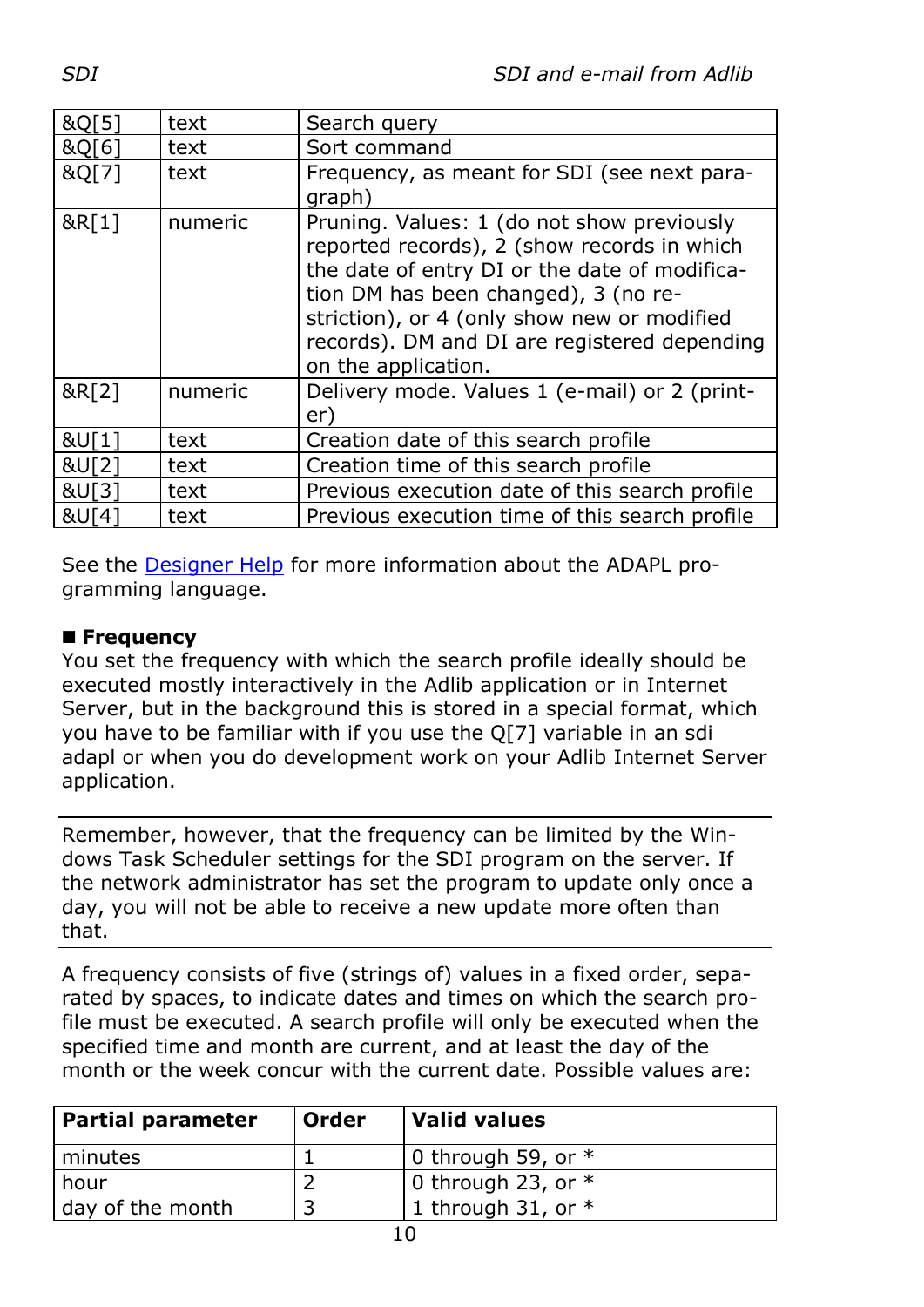| l month         |   | 1 through 12, abbreviated names,<br>$or *$                                       |
|-----------------|---|----------------------------------------------------------------------------------|
| day of the week | 5 | 0 through 7 (in which 0 and 7 rep-<br>resent Sunday), abbreviated<br>names, or * |

The allowed values can be used as follows:

- An asterisk (\*) means that you wish to use any value within the range, for instance every day of the week.
- Abbreviated names for days are: sun, mon, tue, wed, thu, fri, sat. For the months these are: jan, feb, mar, apr, may, jun, jul, aug, sep, oct, nov, dec. (These are not case-sensitive.)
- Ranges or lists of values can also be specified for one parameter. You specify a range by placing a dash between two numbers. So if you specify 8-11, that means the search profile is executed at 8, 9 10 and 11 o'clock.
- For a range or an asterisk, you can also specify an interval. Follow the range with a slash (/) and an interval number. If for instance you want the profile executed every two hours, specify the hour parameter in two ways: 0-23/2 or \*/2.
- A list may consist of several numbers and/or ranges, separated by commas, e.g.: 0-4,6,8-12. (Do not use spaces after the commas.)
- A range or a list of abbreviated names is not allowed.
- If both the day of the month and the day of the week are designated by numbers, the search profile is executed on all specified days. In other cases, the average of both collections will be used (see for instance the definition of @yearly).
- Instead of these five parameters you can also use one of the following special strings for setting a simple frequency when the time of the search is not very relevant:

| <b>String</b> | <b>Description</b> | ■ Parameter<br>equivalent |
|---------------|--------------------|---------------------------|
| @yearly       | once a year        | $0011*$                   |
| @annually     | same as @yearly    |                           |
| @monthly      | once a month       | $001**$                   |
| @weekly       | once a week        | $* * 0$<br>0 <sub>0</sub> |
| @daily        | once a day         | $00***$                   |
| @midnight     | same as @daily     |                           |
| @hourly       | once an hour       | * * * *<br>$\Omega$       |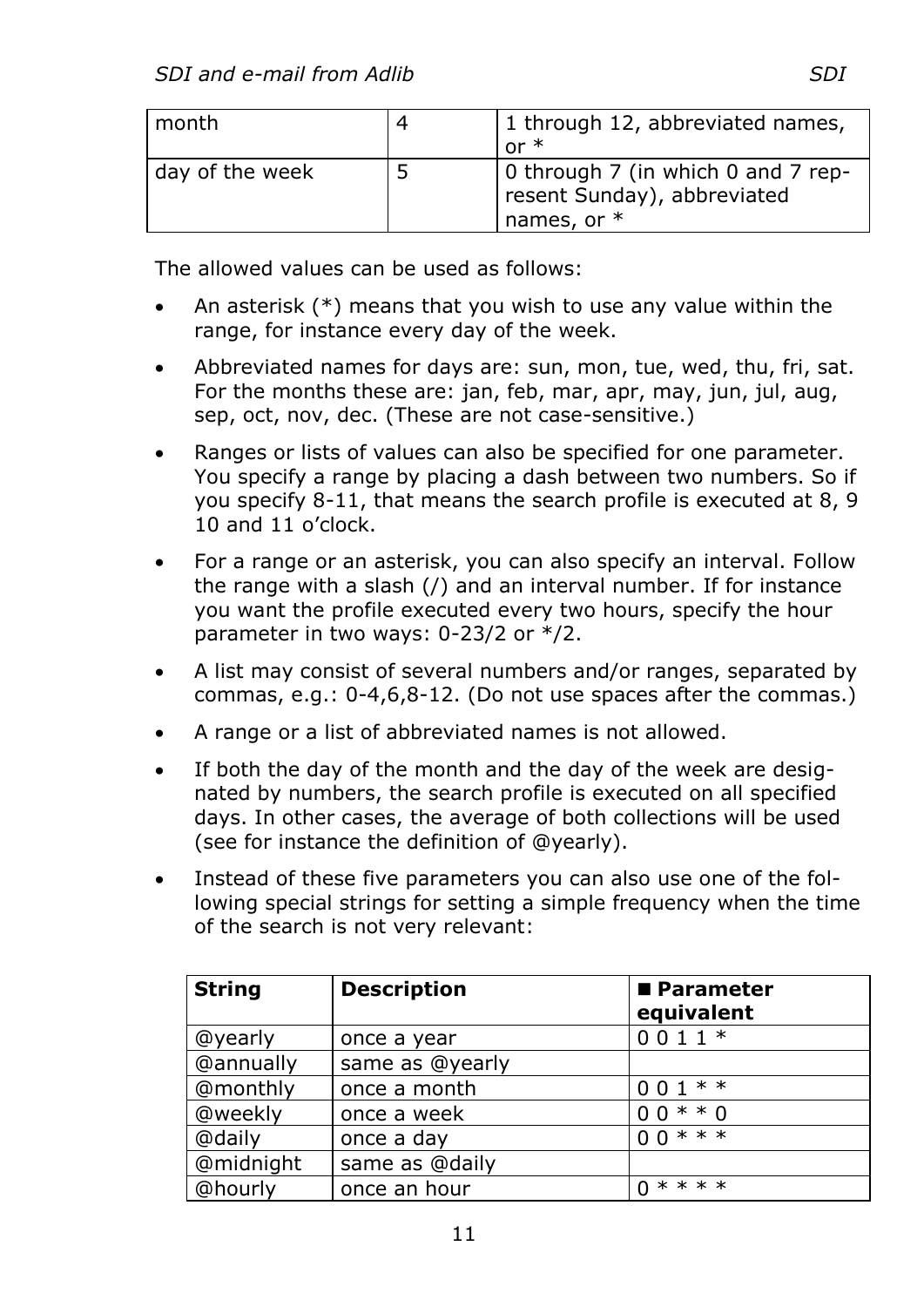More examples:

- **5 0 \* \* \*** Execute the search profile every day, five minutes after midnight.
- **15 14 1 \* \*** Execute the search profile on the first day of every month at 2:15 PM.
- **0 22 \* \* 1-5** Execute the search profile every working day at 10 PM.
- **23 0-23/2 \* \* \*** Execute the search profile every day at 0:23 AM, and then every two hours.
- **5 4 \* \* sun** Execute the search profile every Sunday at 4:05 AM.

## <span id="page-15-0"></span>**2.3 Programming an XSLT layout stylesheet**

Instead of an adapl you can use an XSLT stylesheet to apply a layout to the search result of an executed SDI profile. Under the hood of Adlib, all data is processed as XML. With an XSLT stylesheet the XML can be transformed to HTML, for example, while HTML can be displayed in SDI e-mails.

So you have to create an XSLT stylesheet to transform Adlib XML of records from a certain database into HTML. Assume this is grouped XML as generated by the Adlib API too. Use the example stylesheet below for museum objects or use one of the Adlib Office Connect stylesheets to start with. You are of course free to further adjust these stylesheets to your requirements. Place the stylesheet in a suitable location in your Adlib Software folder, maybe the folder with the name of the application, or in a new \*stylesheets* or *\xslt* subfolder.

As an illustration, the example code also contains a template for the *reproduction.reference* field, which makes sure that a link to the images belonging to a record are included in the output, so that those images become visible in the printout or e-mails as well. This template assumes that the field only contains a file name (without path) and that the images folder in this example can be found on *\\server1\Adlib\images\*. You should change this UNC path to the UNC path to the folder which actually contains your images. The images themselves are not included in the e-mail – an e-mail could easily become to large – only a link to it. This means that this template has limited applicability for e-mails, namely only for e-mails sent within your local network in which everyone has access to this UNC path. SDI e-mails opened on computers outside the network, would not show any images.

If you have an Adlib images server, you could use the wwwopac calls (URLs) for retrieving images to include links to images in e-mails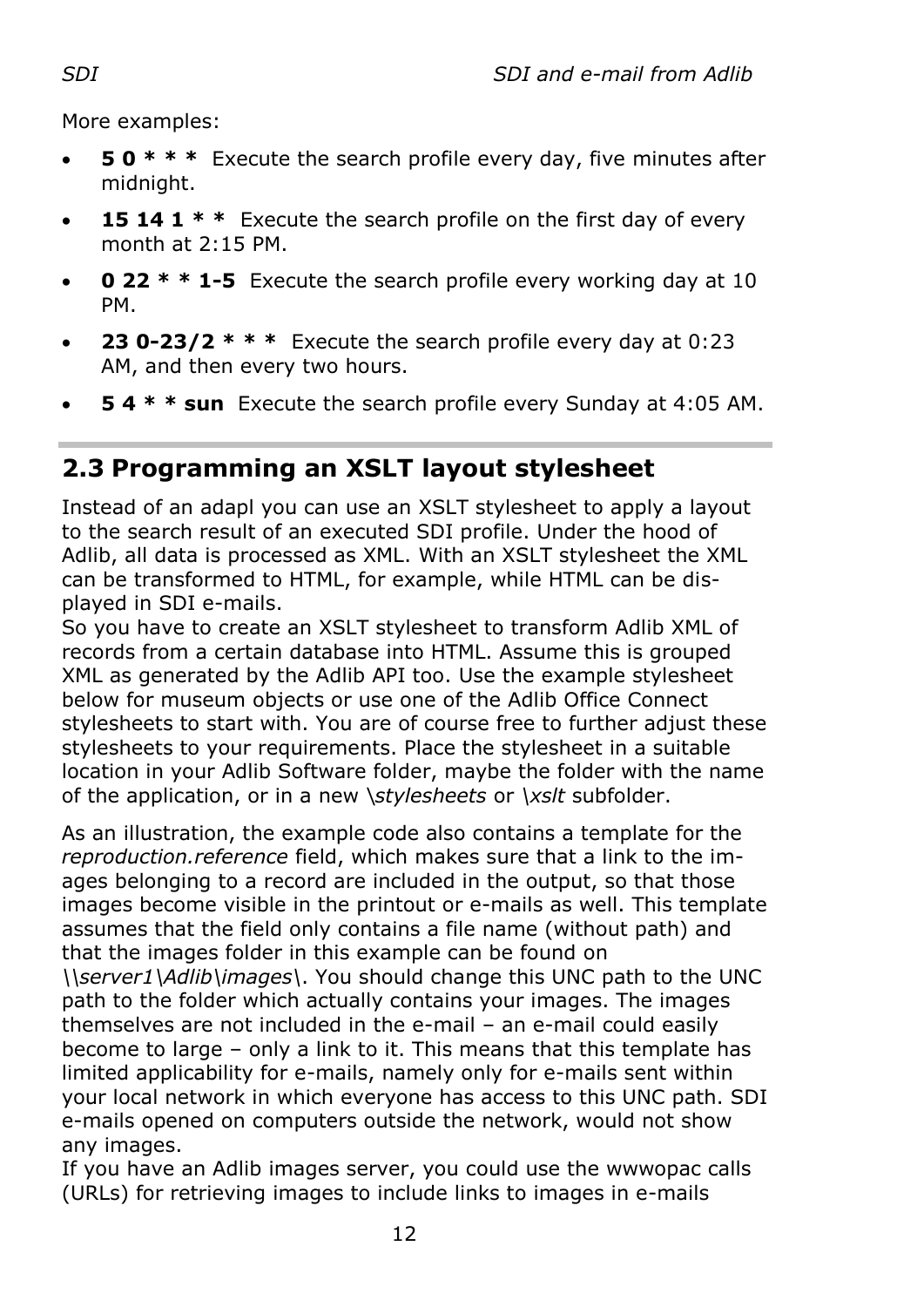which should also work outside the local network.

You can also leave out the processing of images entirely of course, by simply not including a template for it in the stylesheet.

Further note that if SDI doesn't send any e-mails while you did set it up like that, one of the possibilities is that something is wrong with your XSLT stylesheet. E-mails can only be sent when your stylesheet is a 100% okay syntactically.

```
<?xml version="1.0" encoding="utf-8"?>
<xsl:stylesheet version="1.0" 
xmlns:xsl="http://www.w3.org/1999/XSL/Transform">
   <xsl:output method="html" encoding="UTF-8" indent="yes"/>
   <xsl:template match="/adlibXML">
   <html> <head>
      <STYLE type="text/css">
        p {font-family:"verdana"; font-size: 10pt}
      </STYLE>
    </head>
   <body>
          <xsl:apply-templates select="recordList"/>
    </body>
    </html>
   </xsl:template>
   <xsl:template match="recordList">
     <xsl:apply-templates select="record"/>
   </xsl:template>
   <xsl:template match="record">
      \langle n \rangle <xsl:apply-templates select="priref"/> 
         <xsl:apply-templates select="object_number"/>
      \langle/p>
       <xsl:if test="count(Object_name) != 0">
      \langle n \rangle<table border="1" cellpadding="10" 
         style="border-collapse: collapse" width="100%">
          <tr>
             <td width="100%" bgcolor="#EAEAFF">
             \langle n \rangle<xsl:apply-templates select="Object_name"/>
                <xsl:apply-templates select="other_name"/>
             \langle/p>
             < p > <xsl:apply-templates select="Description"/>
             \langle/p>
              <xsl:if test="Production/creator != ''">
               < p ><xsl:apply-templates select="Production"/>
              \langle/p>
             \langle xs| : i \in \rangle
```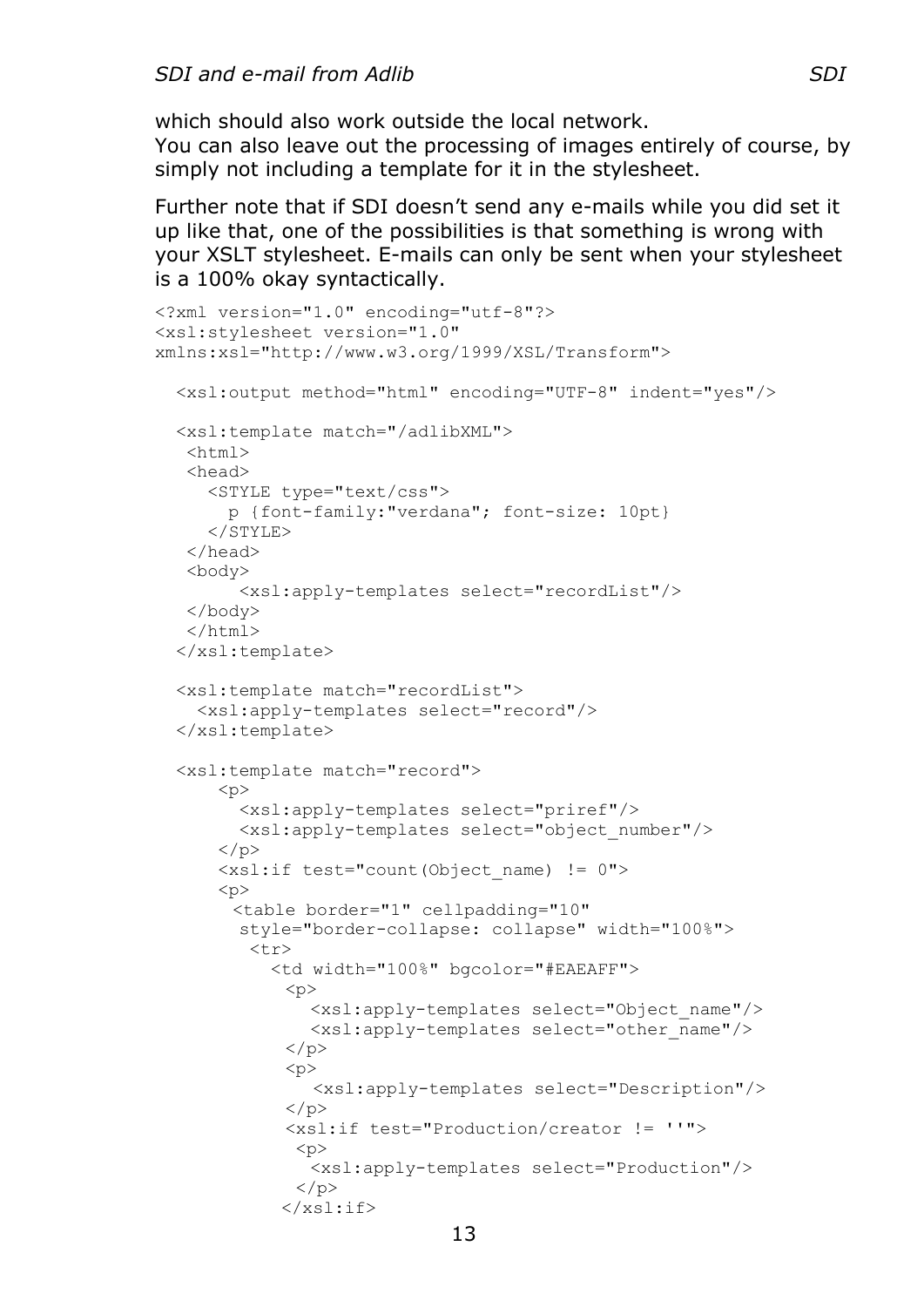```
\langle t, d \rangle\langle/tr>
       \langle/table>
    \langle/n>
  \langle xs1:if\rangle<sub>0</sub></sub>
     <table border="1" cellpadding="10" 
       style="border-collapse: collapse" width="100%">
      \langle \text{tr} \rangle <td width="100%" bgcolor="#F9F9F9">
       < p > <xsl:if test="physical_description != '' or 
          Dimension/dimension.value != ''">
             <xsl:text>Physical description:</xsl:text>
            \langle h r / \rangle\langle xs1:if\rangle <xsl:apply-templates select="physical_description"/>
          <xsl:if test="Material/material != '' or 
          Dimension/dimension.value != ''">
          < p > <xsl:if test="Material/material != ''">
             <xsl:apply-templates select="Material"/>
          \langle xsl:if\rangle <xsl:if test="Dimension/dimension.value != ''">
             <xsl:if test="Material/material != ''">
               <xsl:text>, </xsl:text>
            \langle xs| : i \in \rangle <xsl:apply-templates select="Dimension"/>
          \langle xsl:if>
           <xsl:text>.</xsl:text>
          \langle/p>
         \langle xs|:if\rangle <xsl:if test="Reproduction/reproduction.reference != ''">
         p <xsl:apply-templates 
              select="Reproduction/reproduction.reference"/>
         \langle/p>
         \langle xsl:if\rangle\langle/p>
      \langle/td>
    \langle/tr>
  \langle/table>
\langle/p>
 </xsl:template>
 <xsl:template match="reproduction.reference">
  p <img src="\\server1\Adlib\images\{normalize-space(.)}" />
  </p>
 </xsl:template>
 <xsl:template match="priref">
   <xsl:if test="position() = 1">
      <xsl:text>Record: </xsl:text>
```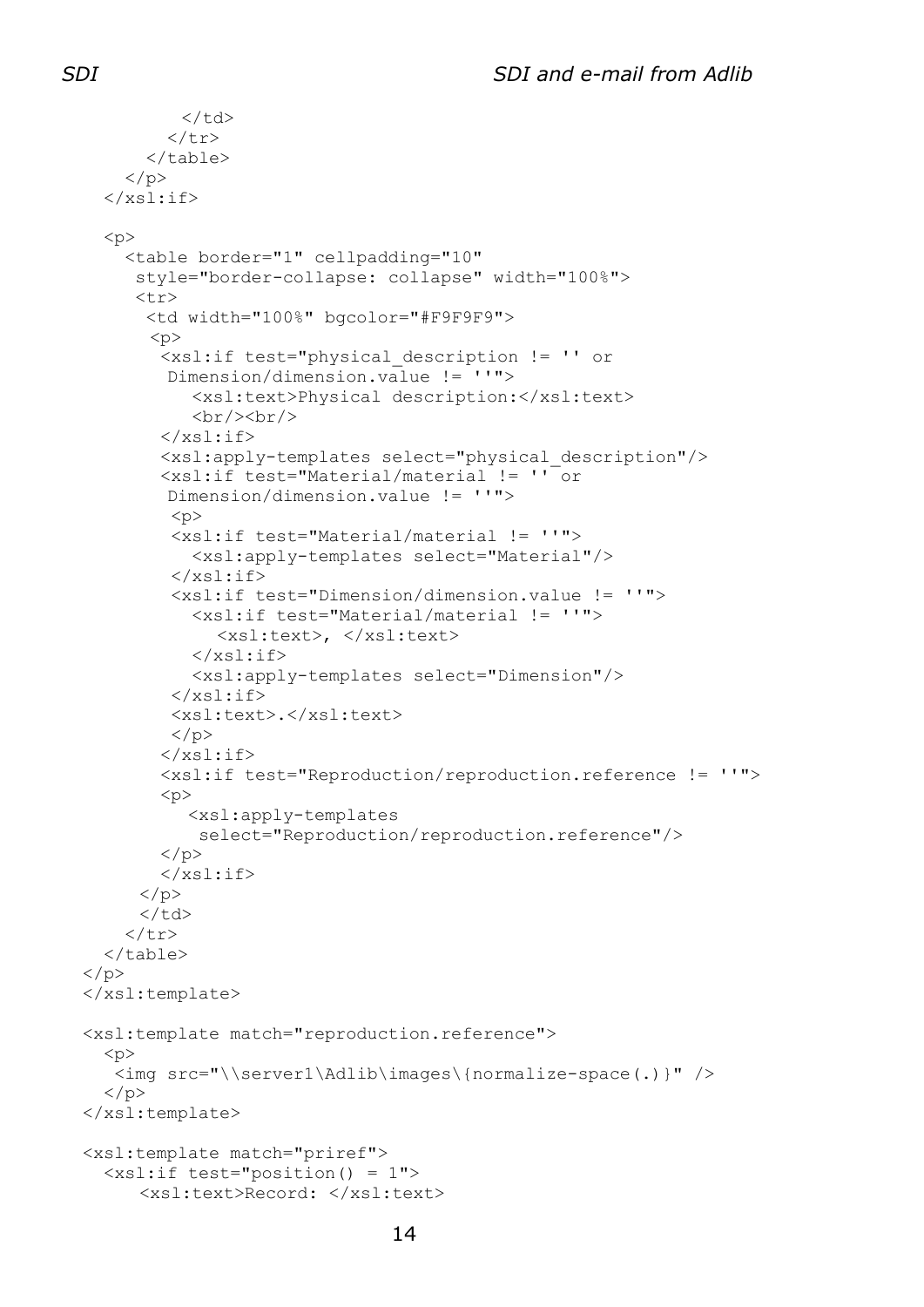```
 <xsl:value-of select="."/>
       \langle \text{br}/\rangle\langle xs1:if\rangle</xsl:template> 
  <xsl:template match="object_number">
       <xsl:text>Object: </xsl:text> 
       <xsl:value-of select="."/>
       <xsl:apply-templates select="../object_category"/>
  </xsl:template>
  <xsl:template match="object_category">
    <xsl:text> (</xsl:text>
    <xsl:value-of select="normalize-space(.)"/>
    <xsl:text>)</xsl:text>
  </xsl:template>
  <xsl:template match="Object_name">
    <strong>
     \langle xsl: \text{if } test="position() \text{ def; } 1" \rangle<xsl:text> &amp; </xsl:text>
     \langle xsl:if\rangle <xsl:value-of select="object_name"/>
    </strong>
  </xsl:template>
  <xsl:template match="other_name">
   \langle xsl:text\rangle, other name: \langle xsl:text\rangle <xsl:value-of select="."/>
  </xsl:template>
  <xsl:template match="physical_description">
        <xsl:value-of select="."/>
  </xsl:template>
  <xsl:template match="Description">
    <xsl:if test="description != ''">
            <xsl:value-of select="description"/>
   \langle xs| : i \in \rangle </xsl:template>
  <xsl:template match="Material">
    <xsl:choose>
       <xsl:when test="position() = 1">
            <xsl:text>Made of </xsl:text>
      </xsl:when>
      <xsl:otherwise>
        <xsl:text> &amp; </xsl:text>
       </xsl:otherwise>
    </xsl:choose>
    <xsl:value-of select="material"/>
  </xsl:template>
  <xsl:template match="Dimension">
   \langle xsl:if test="position() \text{`sqt; } 1" \rangle
```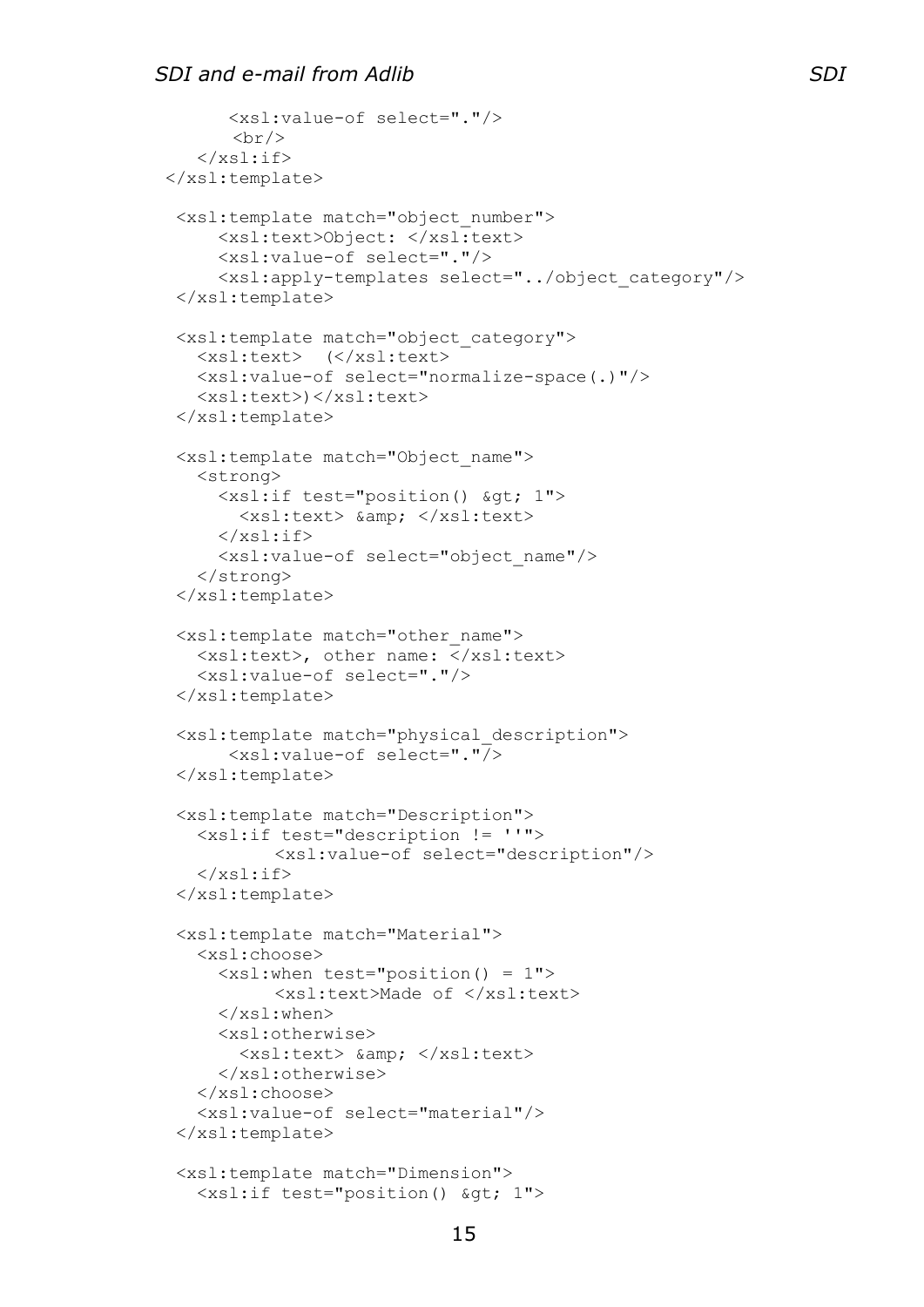```
 <xsl:text>, </xsl:text>
  \langle xs|:if\rangle <xsl:value-of select="dimension.type"/>
   <xsl:if test="dimension.part != ''">
     <xsl:text> (</xsl:text>
     <xsl:value-of select="dimension.part"/>
     <xsl:text>)</xsl:text>
  \langle xs|:if\rangle <xsl:text> </xsl:text>
   <xsl:value-of select="dimension.value"/>
   <xsl:text> </xsl:text>
   <xsl:value-of select="dimension.unit"/>
 </xsl:template>
 <xsl:template match="Production">
   <xsl:variable name="pos" select="position()"/>
   <xsl:choose>
     <xsl:when test="$pos = 1">
         <xsl:text>Created by </xsl:text>
      </xsl:when>
     <xsl:otherwise>
      <xsl:text> &amp; </xsl:text>
     </xsl:otherwise>
   </xsl:choose>
   <xsl:apply-templates select="creator"/>
   <xsl:if test="position() = last()">
      <xsl:apply-templates select="../Production_date[1]"/>
     \langle xs1:if\rangle </xsl:template>
   <xsl:template match="Production_date">
   <xsl:text> </xsl:text>
   <xsl:choose>
     <xsl:when test="(production.date.start != 
      production.date.end) and (production.date.end != '')">
           <xsl:text>between </xsl:text>
          <xsl:value-of select="production.date.start"/>
           <xsl:text> and </xsl:text>
          <xsl:value-of select="production.date.end"/>
          <xsl:text>.</xsl:text>
    \langle xs1:when\rangle <xsl:otherwise>
       <xsl:text> in </xsl:text>
       <xsl:value-of select="production.date.start"/>
       <xsl:text>.</xsl:text>
     </xsl:otherwise>
   </xsl:choose>
 </xsl:template>
 <xsl:template match="creator">
   <xsl:choose>
     <xsl:when test="contains(., ',')">
       <xsl:value-of select="substring-after(. , ',')"/>
       <xsl:text> </xsl:text>
       <xsl:value-of select="substring-before(. , ',')"/>
```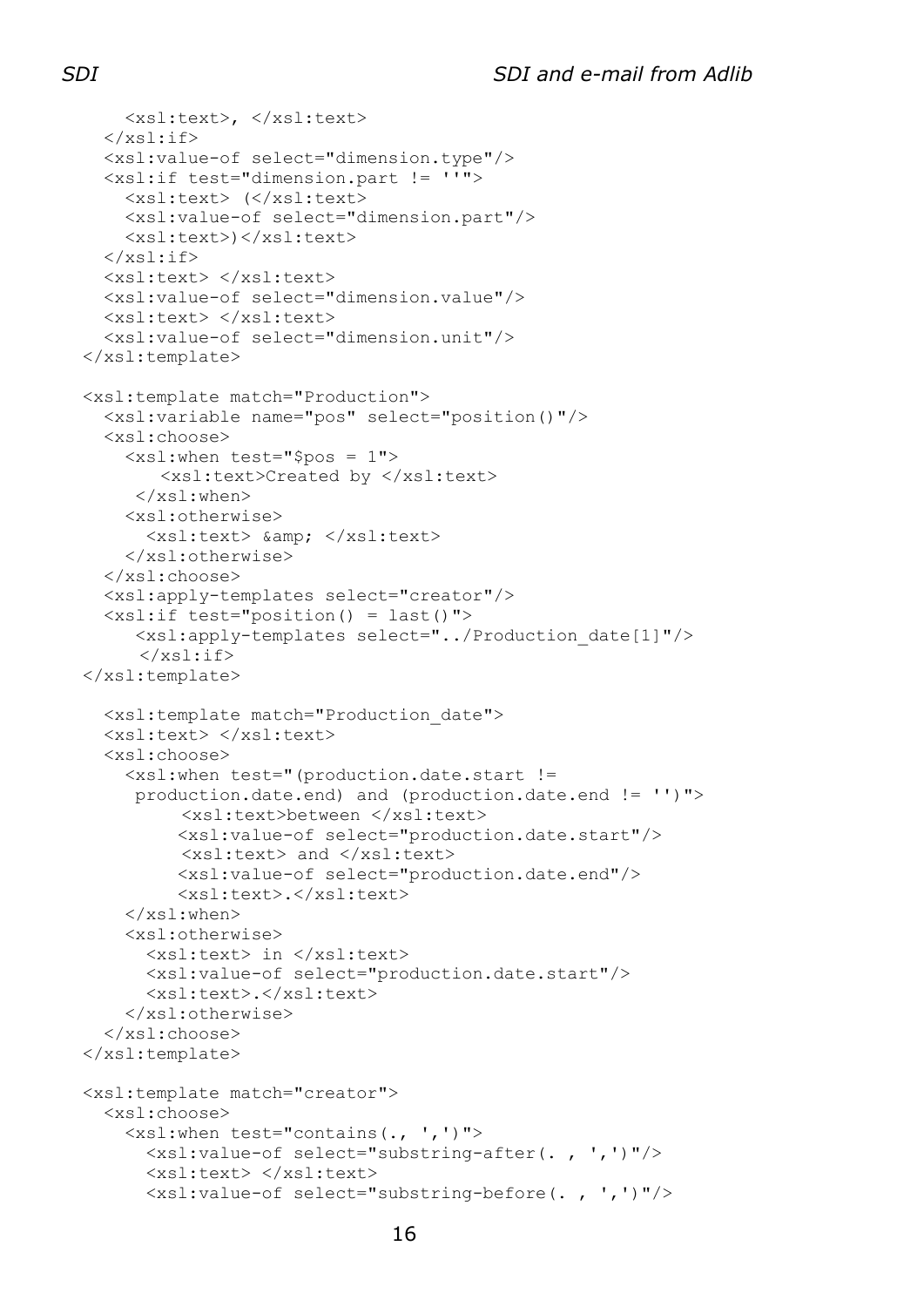```
 </xsl:when>
     <xsl:otherwise>
       <xsl:value-of select="."/>
     </xsl:otherwise>
   </xsl:choose>
 </xsl:template>
```
</xsl:stylesheet>

## <span id="page-20-0"></span>**2.4 Client-commands**

To communicate with the SDI server from the SDI client-side, you could use a URL or a batch file on the server containing an command line to execute *sdi.exe* or *wwwopac.exe* with certain parameters. Besides the standard *wwwopac.exe/sdi.exe* parameters to indicate the desired database and to specify a search query (see the examples below), you can add the SDICMD parameter (amongst others) to the CGI string (the remaining part of the requesting URL string immediately after the "?") or to the arguments string in a command line, to address the SDI functionality; the following commands can be assigned to SDICMD: (When you use these settings, leave off the brackets < and >, and any single quotation marks around values.)

• STORE. With SDICMD=store you can create and save an SDI profile. In the CGI/arguments string, first specify the target database and the search query that you'd like to save in the profile: if needed, see the WWWOPAC Reference guide for information about the syntax of search queries. Further keep in mind that certain reserved characters are not allowed in the CGI string, while they *are* allowed to appear in a command line.

The following parameters are available for defining the SDI profile:

- o SDIFREQ=<frequency> See paragraph [2.2.](#page-12-0)
- o SDIEMAIL=<e-mail address> Use this parameter when you want to send e-mail to only one person; because in an existing e-mail addresses list the first field will be overwritten. That's why you should use SETEMAIL for making a list.
- o SDIADAPL=<lay-out adapl>, mandatory if you are not using SDIXSLT.
- o SDIEXPIRES=<expiry date>
- o SDISUSPEND=<'true', '1', or 'on': suspended>
- o SDIPRUNEMODE=<'1', '2', '3', of '4': pruning>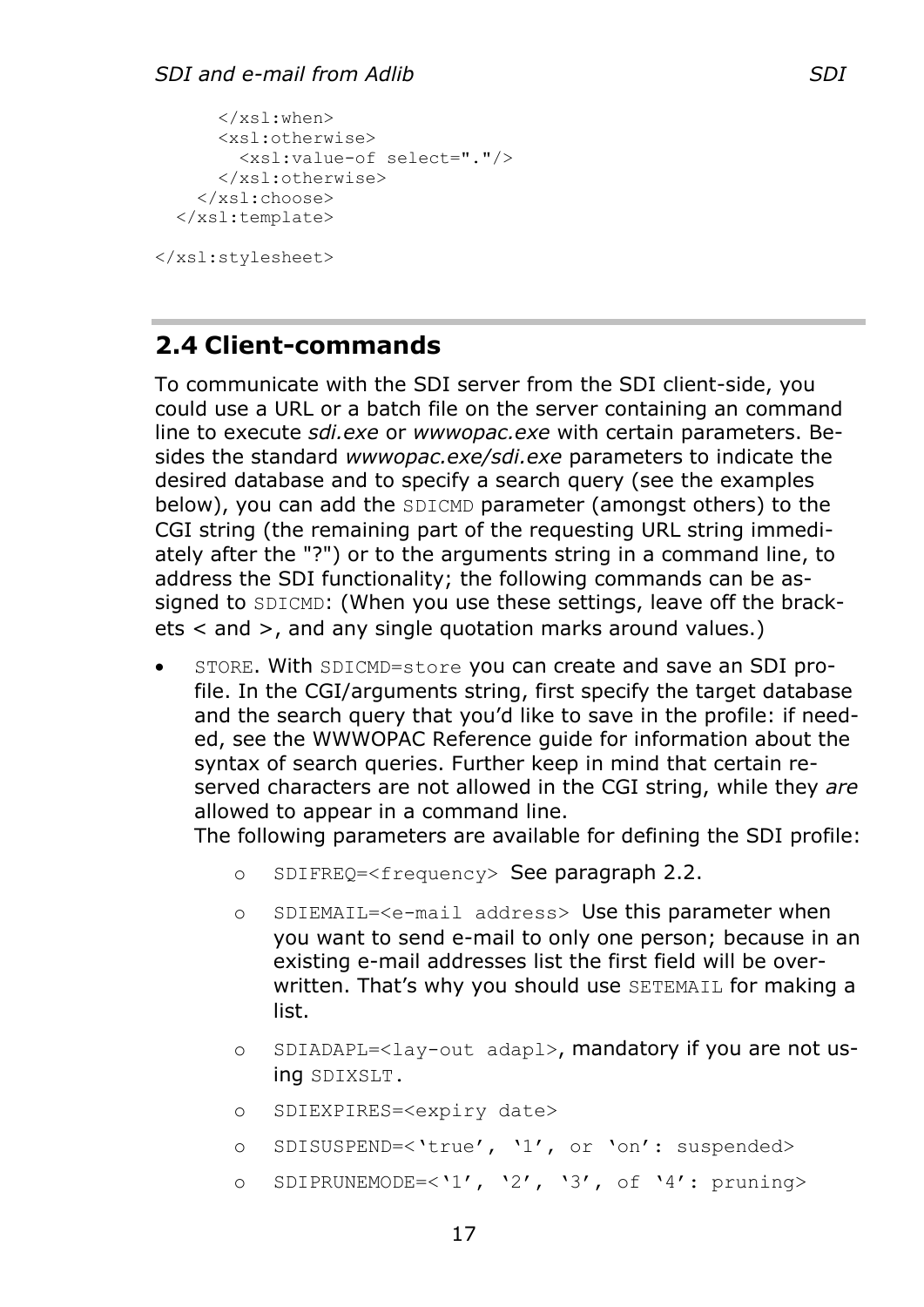- o SDIDELIVERYMODE=<'1' or '2': delivery mode, respectively e-mail or printer>
- o SDIMAILFORMAT=<0|1> This parameter can be used to specify the e-mail format (other than the *Plain text* format which was the default format before 6.5.2), and store this in the pointer file. 1 means *HTML*, 0 means *Plain text*.
- o SDISUBJECT=<e-mail subject>
- o SDIPDEST=<printer destination for printing> Also set SDIDELIVERYMODE to 2.
- o SDIXSLT=<stylesheet for layouting instead of adapl>, mandatory if you are not using SDIADAPL. The name should end with .xsl or .xslt, and you can't set a font or page size with this.
- o DATABASE=<name of the target database as set in the configuration file for the SDI server>

For more information about what to enter, see the comparable information about the same options earlier in this text.

#### An example of using a wwwopac.exe URL to create an interest profile:

http://mysite.com/wwwopac/wwwopac.exe?database= Collect&search=IN=1995\*&SDICMD=store&SDIEMAIL=erik@ hotmail.com&SDIADAPL=docfull

#### An example of using an sdi.exe URL to create an interest profile:

http://mysite.com/wwwopac/sdi.exe?database=Collect& search=IN=1995\*&SDICMD=store&SDIEMAIL=erik@hotmail. com&SDIADAPL=docfull

#### An example of using a command line/batch file to create an interest profile:

sdi.exe "database=Collect&search=IN=1995\*&SDICMD= store&SDIEMAIL=erik@hotmail.com&SDIADAPL=docfull" Note that it is important that the databasepath setting in the configuration file for the SDI server (see the next chapter) on network servers contains a UNC path, no drive denotations. It is also required that you start such a batch file from the server itself, via a remote desktop connection if you are currently not logged in on that server. (By the way, a batch file is nothing more than a text file with the .*bat* extension.)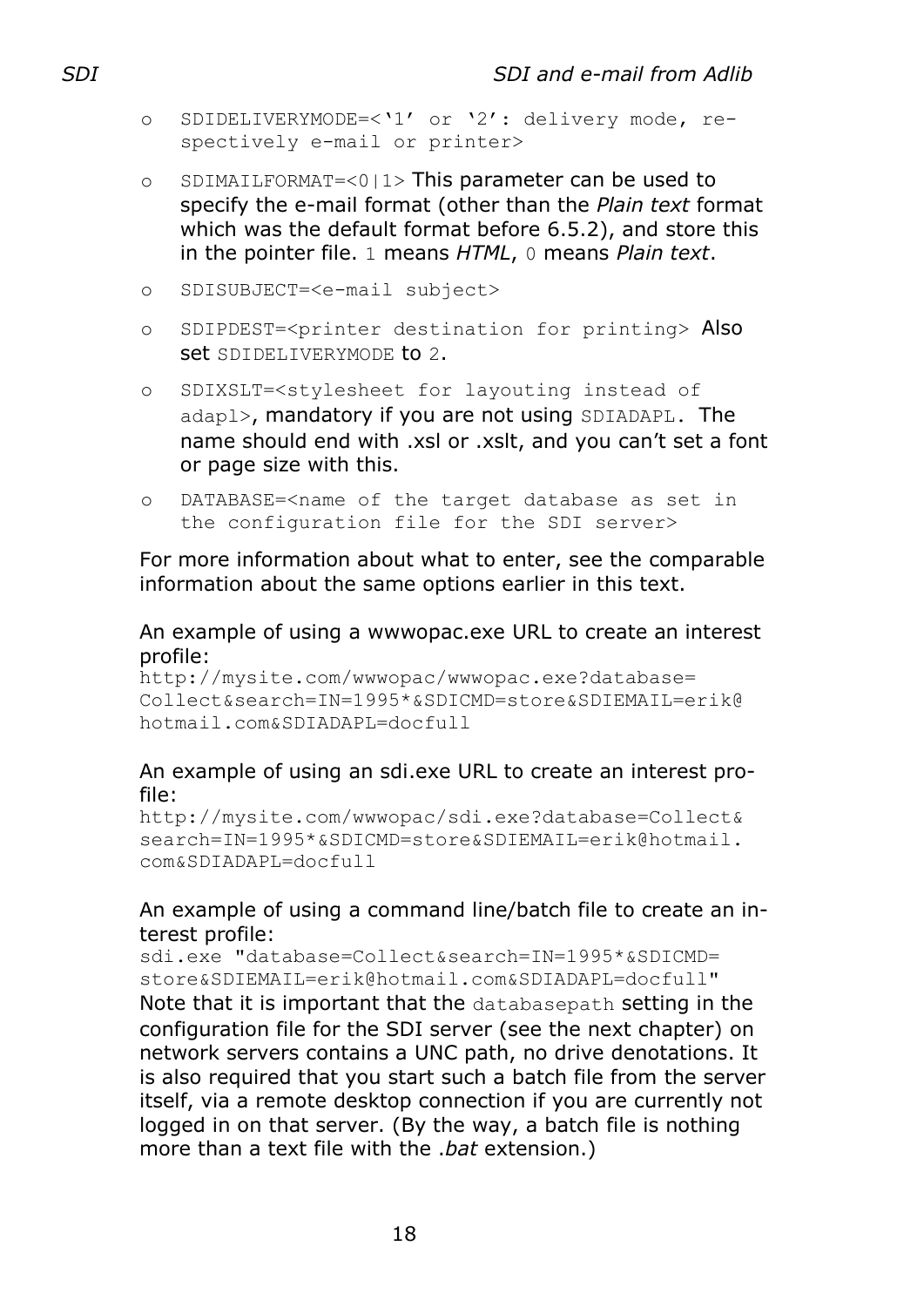- FIND. With SDICMD=find you can search for a specific SDI profile and its number and title, and retrieve it through the e-mail address of a visitor. Use the following parameters:
	- o SDIKEY=<'email', 'number' or 'title'>
	- o SDIVALUE=<e-mail address, number or name, depending on SDIKEY> E-mail addresses use 'contains' to search for the value indicated here; searching for '@' will yield all SDI profiles with e-mail addresses.
	- o DATABASE=<name of the target database as set in the configuration file for the SDI server>

An example of using an sdi.exe URL to find an interest profile: http://mysite.com/wwwopac/sdi.exe?database=Collect& SDICMD=find&SDIKEY=email&SDIVALUE=erik@hotmail.com

- REMOVE. With SDICMD=remove you can delete an SDI profile. You will need the number of the SDI profile (SDI pointer file) to do this:
	- o SDIVALUE=<SDI profile number>
	- o DATABASE=<name of the target database as set in the configuration file for the SDI server>

An example of using an sdi.exe URL to delete an interest profile:

http://mysite.com/wwwopac/sdi.exe?database=Collect& SDICMD=remove&SDIVALUE=56

- UPDATE. With SDICMD=update you can change an SDI profile you created earlier. As desired, you will need one or more arguments from STORE (see above), as well as the number of the profile:
	- o SDIVALUE=<SDI profile number>
	- o DATABASE=<name of the target database as set in the configuration file for the SDI server>

An example of using an sdi.exe URL to edit an existing interest profile:

```
http://mysite.com/wwwopac/sdi.exe?database=Collect&
SDICMD=update&SDIVALUE=57&SDISUBJECT=recent%20acquisi
tions
```
- RUN. With SDICMD=run you execute all search profiles for a single database or for all databases:
	- o SDIKEY=<'1': to execute all search profiles for all databases, irrespective of *Suspended*, *Expires* or *Last*> Useful for test purposes.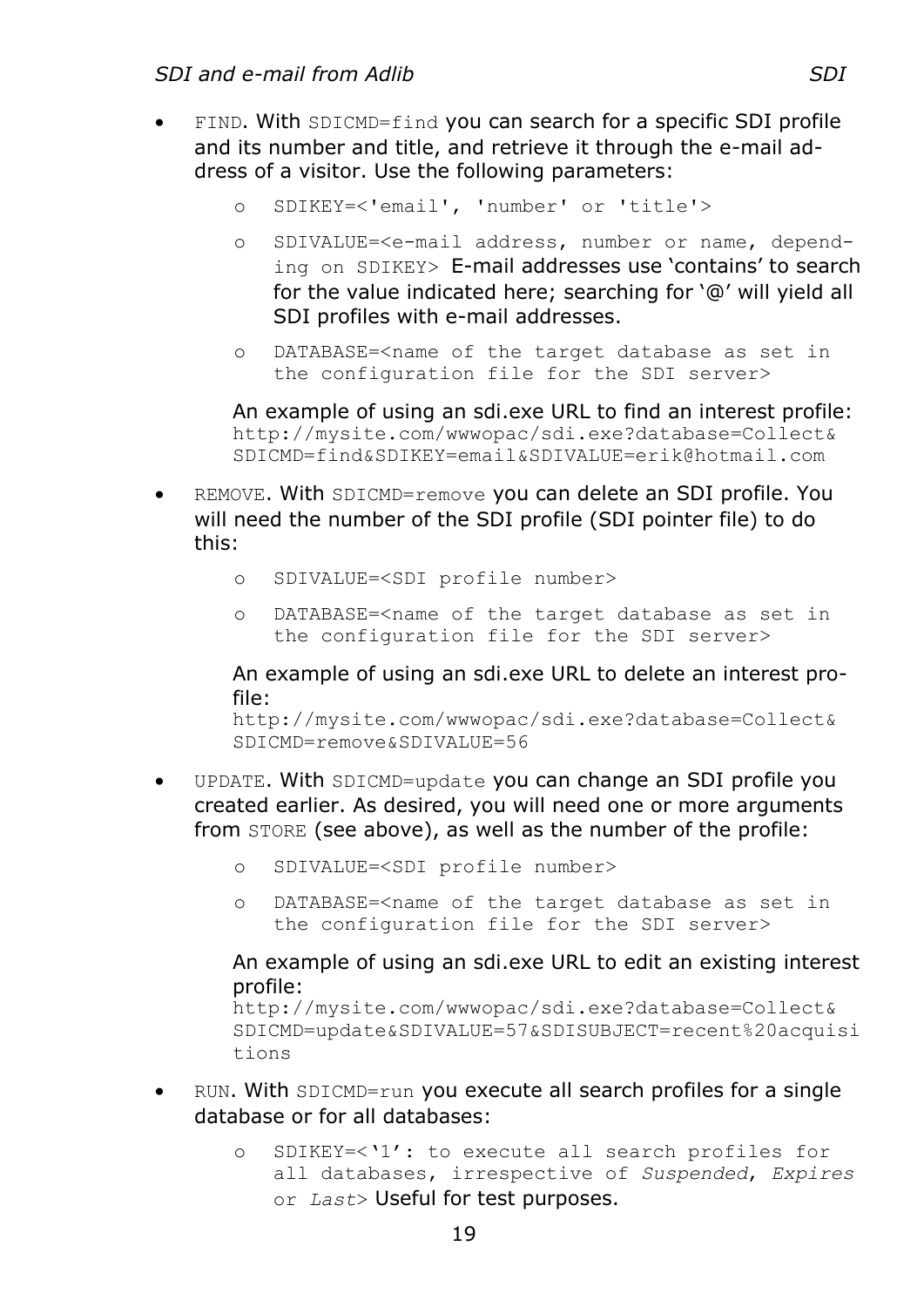o DATABASE=<name of the target database as set in the configuration file for the SDI server> Only specify this if you want to execute the SDI profiles for one database only. If this database alias hasn't been specified in the configuration, then either all databases will be processed or the log will report an error message.

An example of using an sdi.exe URL to process all existing interest profiles in the Collect database, except profiles which have been suspended, expired or just not up yet (considering their frequency):

```
http://mysite.com/wwwopac/sdi.exe?database=Collect&
SDICMD=run
```
An example of using a command line/batch file to process all existing interest profiles in all database, except profiles which have been suspended, expired or just not up yet (considering their frequency):

```
sdi.exe "SDICMD=run"
```
Note that it is important that the databasepath setting in the configuration file for the SDI server (see the next chapter) on network servers contains a UNC path, no drive denotations. It is also required that you start such a batch file from the server itself, via a remote desktop connection if you are currently not logged in on that server. (By the way, a batch file is nothing more than a text file with the .*bat* extension.)

- DELEMAIL. With SDICMD=delemail you remove one or all e-mail addresses from an SDI profile:
	- o SDIKEY=<index number or '-2'> Filling in -2 removes all e-mail addresses from this profile, filling in a specific index number removes only that address from the list; index number 0 is the first e-mail address, 1 is the second, etc.
	- o SDIVALUE=<SDI profile number>
	- o DATABASE=<name of the target database as set in the configuration file for the SDI server>
- SETEMAIL. With SDICMD=setemail you add an e-mail address to an SDI profile:
	- o SDIKEY=<index number or '-1'> Filling in -1 adds the new address to the back of the list automatically, filling in a specific index number inserts the address in that place on the list and therefore overwrites the address that was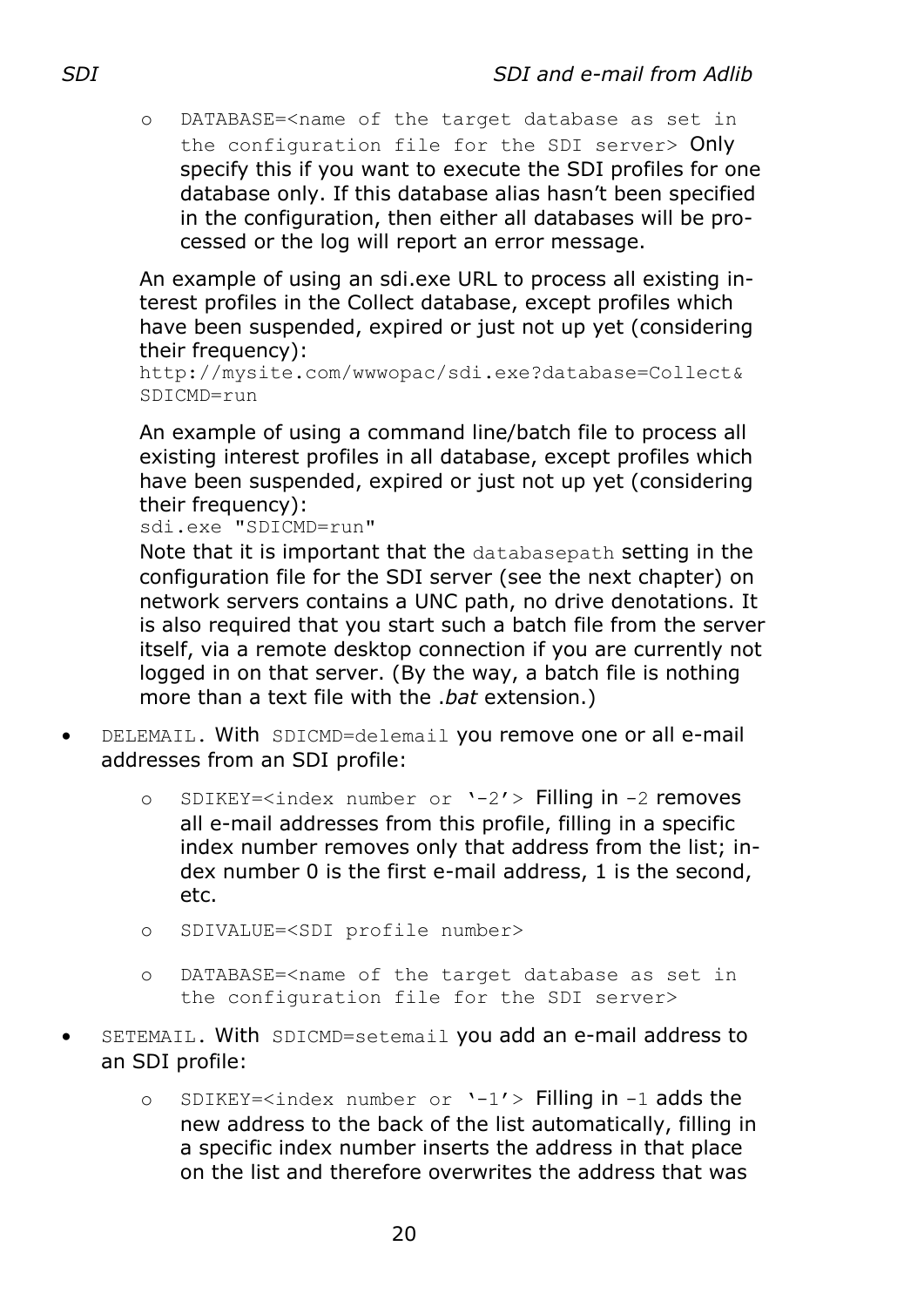already there; index number 0 is the first e-mail address, 1 is the second, etc.

- o SDIVALUE=<SDI profile number>
- o DATABASE=<name of the target database as set in the configuration file for the SDI server>
- o SDIEMAIL=<e-mail address to be added>

## <span id="page-24-0"></span>**2.5 Configuration of SDI**

A typical configuration of SDI, regardless of whether you have an Internet Server web application or not, is the following:

### ■ **Required files**

Make sure that you have an Adlib *\executables* or *\wwwopac* folder on the server which will have to function as the SDI server. This can be an existing folder of your Adlib application or Internet Server system or a copy thereof, and the folder name may be changed if you desire. The point is that the folder contains *sdi.exe* and/or *wwwopac.exe*, amongst others: as far as SDI functionality is concerned, those programs are interchangeable. The folder also needs to contain an SDI configuration file (see next paragraph), an Adlib license file (*adlib.lic*) and the following DLLs: *adliblic.dll, adlibU.dll, adlibweb.dll* and *evalsmtp.dll*.

#### ■ The SDI configuration file

For the proper functioning of SDI you'll have to make a few settings in a configuration file. You can put those settings in a text file to be created under the name *default.sdi* or in an *adlibweb.xml* file, in the same folder as *sdi.exe* or *wwwopac.exe*. If you need specified database aliasses to be able to process interest profiles per database, then you'll have to put the extra settings in (a copy of) your Internet Server *adlibweb.xml* file or in a separate *adlibweb.xml* file (if you do not have Internet Server) in the same folder. (The problem is that *default.sdi* up till now does not accept a database specification. Other than that, the settings are interchangeable.) We recommend to use *adlibweb.xml* anyway, since *default.sdi* isn't always recognized.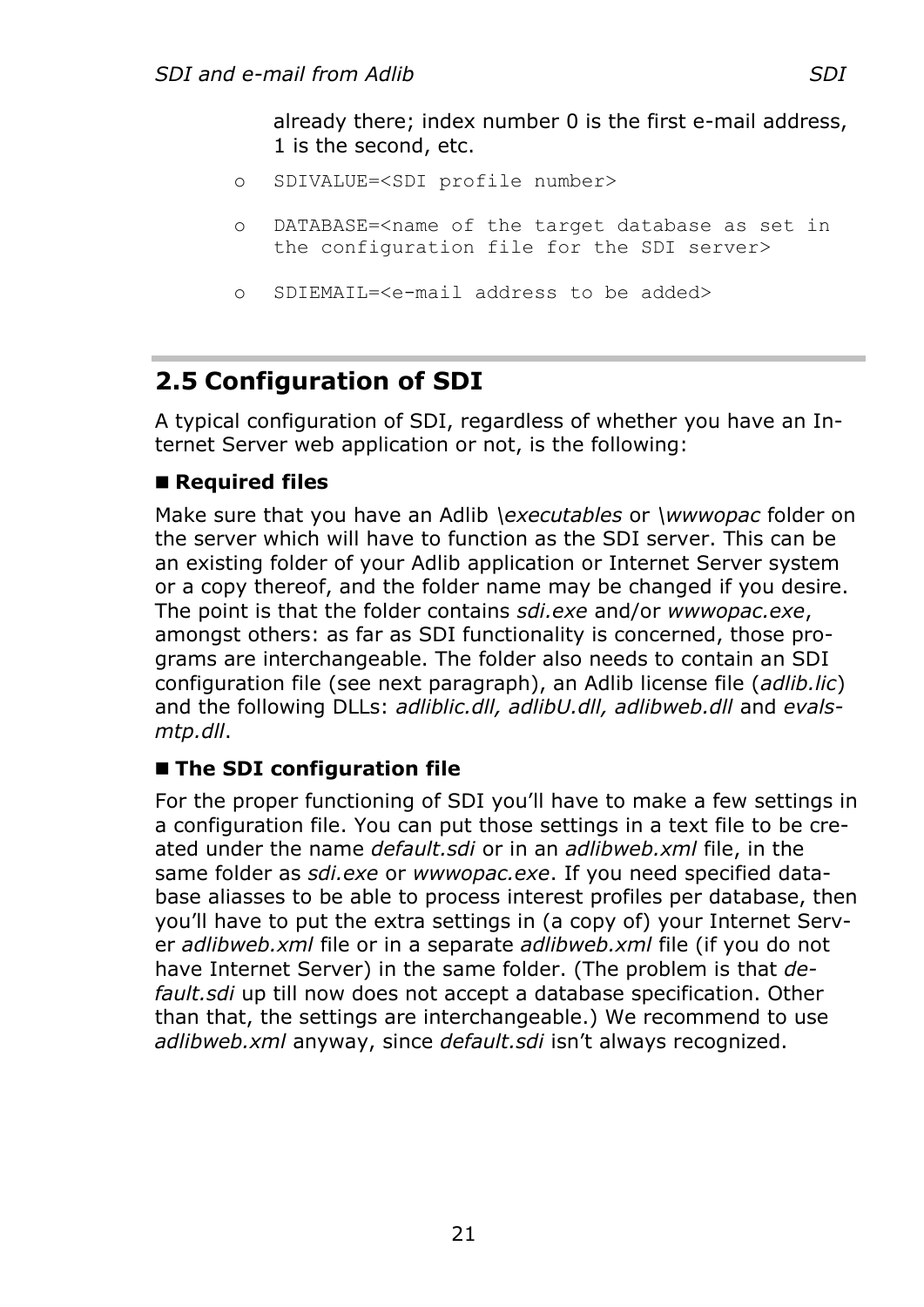The following variables and settings are specific to SDI:

- ADLIB\_SMARTHOST=<your SMTP host for sending SDI mailings: this setting is mandatory>
- SDIFROM=<e-mail address from which the mailing is sent: this setting is mandatory>
- DM=<Adlib tag or field in which the modification date of a record is saved. This has to be an indexed field. The DM-setting is optional and only relevant if the interest profile option *Pruning* ever gets set to *DM/DI changed*.>
- DI=<Adlib tag or field in which the entry date of a record is saved. This has to be an indexed field. The DIsetting is optional and only relevant if the interest profile option *Pruning* ever gets set to *DM/DI changed*.>

#### An example of an *adlibweb.xml* file (only the part relevant to SDI is given):

```
<?xml version="1.0" encoding="UTF-8" ?>
<webConfiguration>
   <globalConfiguration>
     <databasepath>\\ourserver\adlib\application 4.2
                    SQL\data</databasepath>
     <xmltype>grouped</xmltype>
     <sdifrom>erik@mymuseum.com</sdifrom>
    <adlib smarthost>smtp.mymuseum.com</adlib smarthost>
    \langle dm \rangle dm \langle dm \rangle <di>di</di>
   </globalConfiguration>
   <databaseConfiguration database="Collect">
    <database>collect&qt;intern</database>
   </databaseConfiguration>
```
</webConfiguration>

The same example in the shape of *default.sdi* (without specified database though):

```
ADLIB_SMARTHOST=smtp.mymuseum.com
DATABASEPATH=\\ourserver\adlib\application 4.2 SQL\data
SDIFROM=erik@mymuseum.com
DM=dm
DI=di
```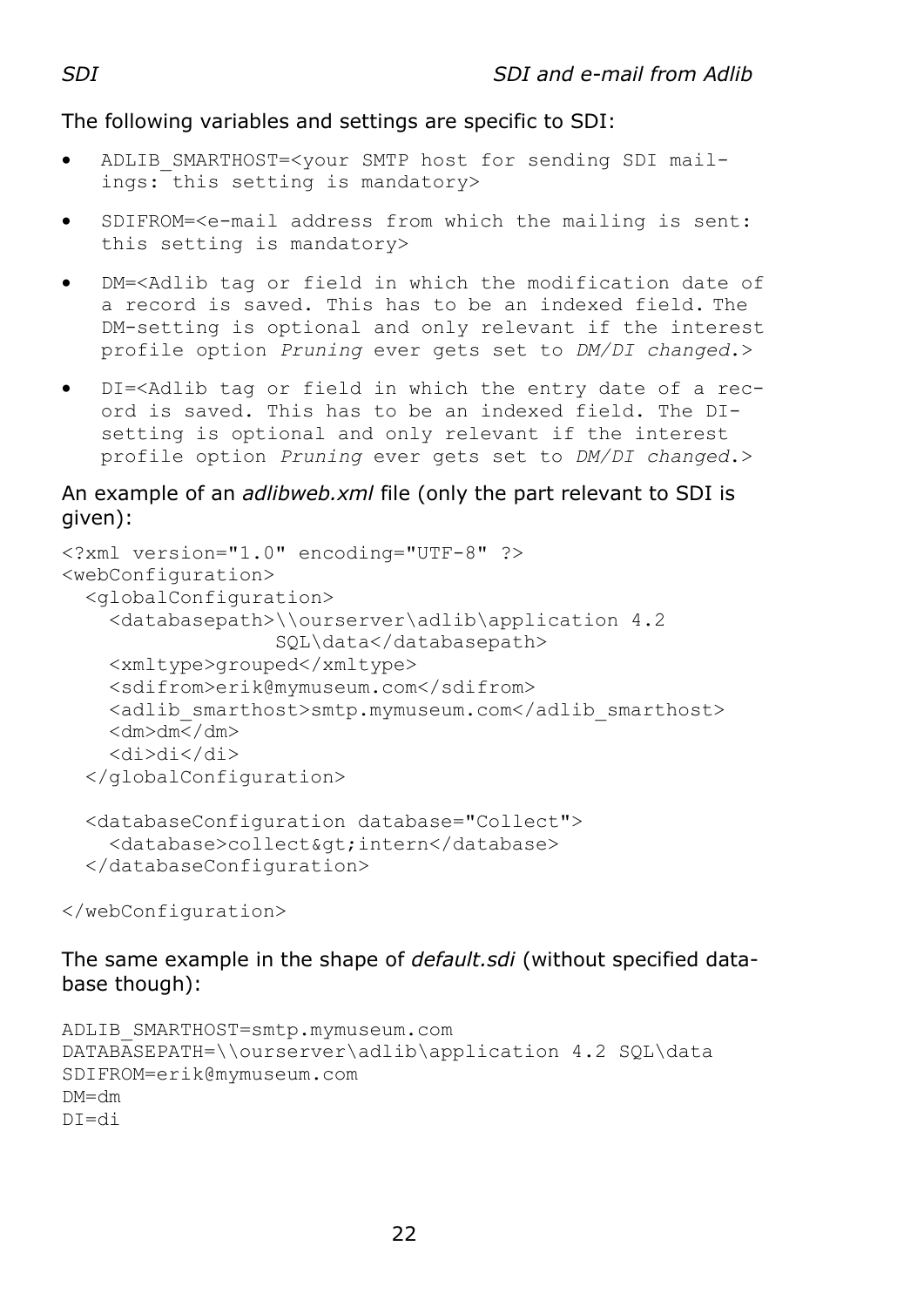### ■ Settings in the Windows Task Scheduler

In the Windows Task Scheduler you must make some settings if you'd like your batch file\* running *sdi.exe* or *wwwopac.exe* to be executed automatically on a regular basis. Of course it depends on the version of Windows in exactly what way you can make these settings. See Microsoft's documentation for more information about that.

Under Windows Server 2003 R2 this can be done as follows:

- 1. In Windows, click *Start* > *All programs* > *Accessories* > *System tools* > *Scheduled tasks*.
- 2. Double-click the *Add scheduled task* option in the right window pane.
- 3. A wizard will guide you through the settings for a regular execution of your batch file.

Every time profiles are being executed, a *lastrun\_sdi.dat* file (4 bytes) will be saved in the folder in which the *adlibweb.xml* or *default.sdi* file and the SDI server are located: this .*dat* file contains the date and time at which the Task Scheduler last executed the SDI search profiles.

\* You can create a batch file to run *sdi.exe* or *wwwopac.exe* with parameters when the Task Scheduler starts the file or when you doubleclick it yourself. Simply create a text file with the *.bat* extension, name it sdi.bat for instance, place it next to *sdi.exe* or *wwwopac*.exe and put a command line like the following in there:

sdi "SDICMD=run" > sdilog.xml

This will execute all applicable SDI profiles after which an XML log file (here *sdilog.xml*) will be created in the same folder, containing the result of the action (which is convenient if the batch file is executed by the Windows Task Scheduler on the server).

To test your SDI server before you have the Task Scheduler execute the SDI profiles on a regular basis, you can double-click the saved batch file to execute it this once.

## <span id="page-26-0"></span>**2.6 Requirements for sdi.exe**

On the server computer you will need the following programs to use *sdi.exe*:

- minimally Windows Vista.
- an Adlib application (with a subfolder *\data*).